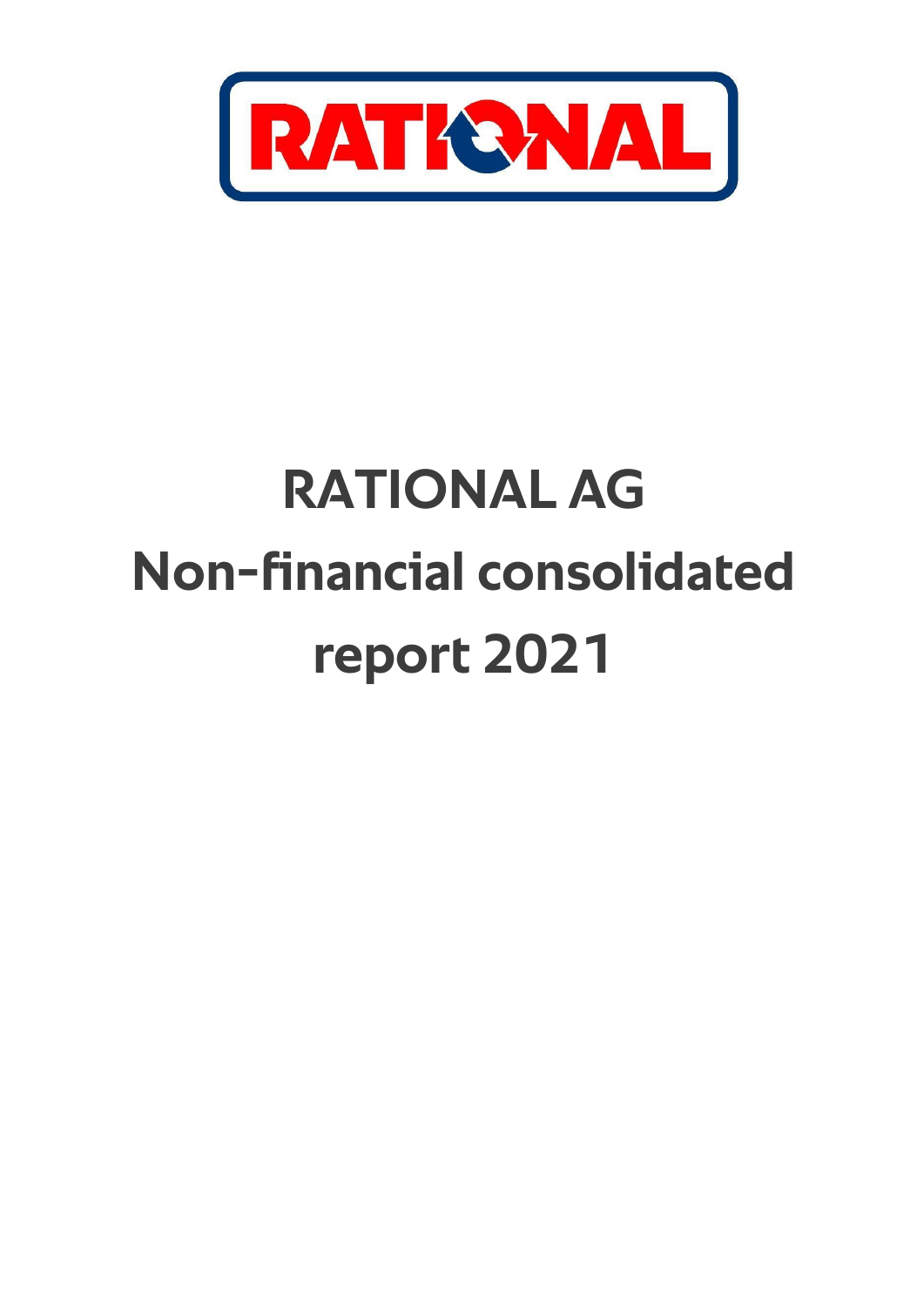### Contents

<span id="page-1-0"></span>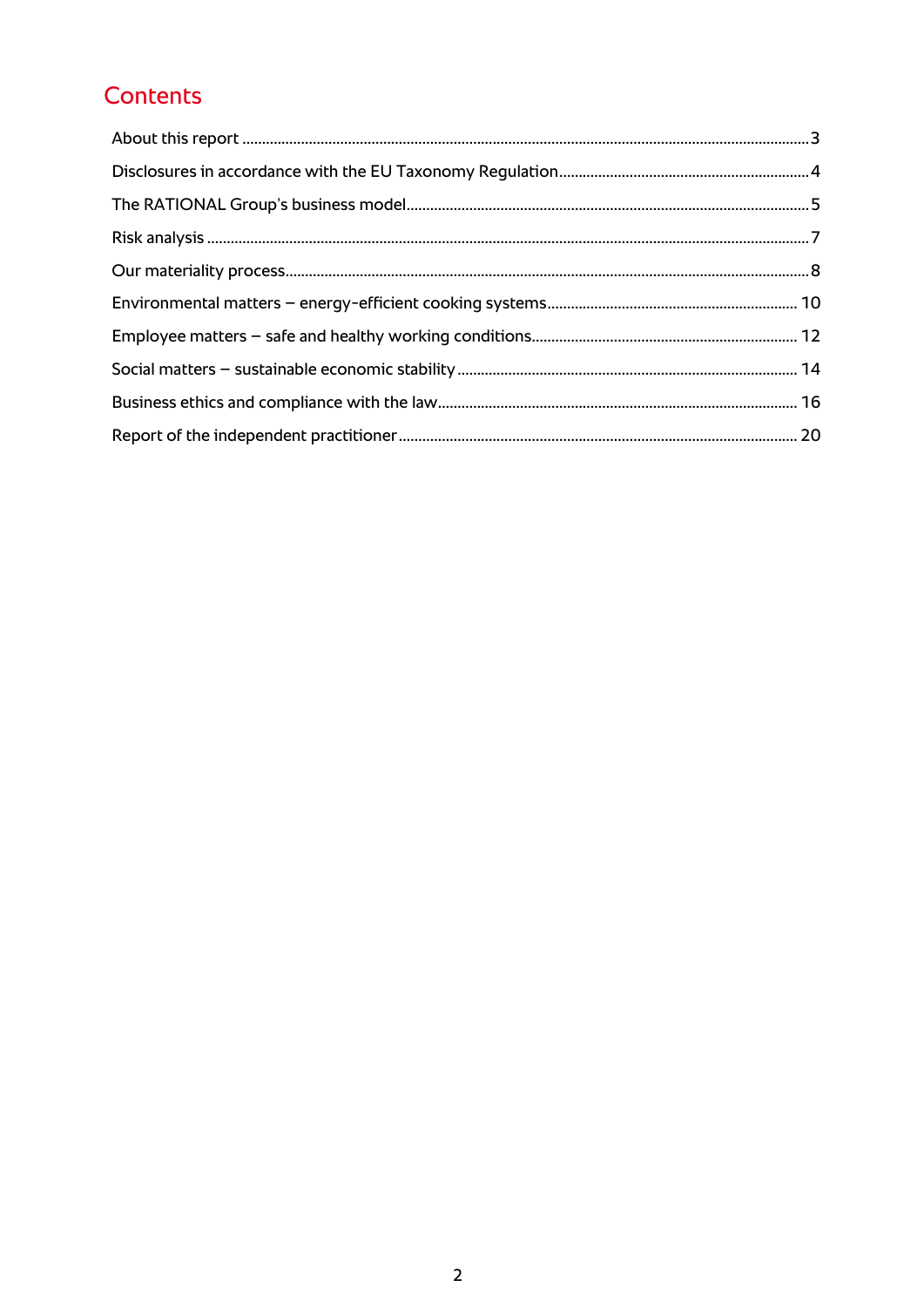## About this report

#### **Information on the separate non-financial consolidated report**

This separate non-financial consolidated report pursuant to Section 315b (3) of the German Commercial Code (HGB) serves to fulfil the legal requirements with respect to the CSR Directive Implementation Act. The contents have been prepared in accordance with Section 315c in conjunction with 289c to 289e of the German Commercial Code (HGB).

In accordance with Section 289c (3) of the German Commercial Code (HGB), we have based this report on the current materiality analysis, which shows the interests of our stakeholders (see below).

National and international frameworks cover a large number of aspects that must be reported on but are not compatible with RATIONAL AG's corporate structure and data collection processes. We therefore see no existing framework as appropriate at this time.

The reporting period corresponds to the fiscal year from 1 January to 31 December 2021.

#### **Auditing the non-financial consolidated report**

The separate non-financial consolidated report was the subject of a limited assurance engagement under ISAE 3000 (Revised) by Deloitte GmbH Wirtschaftsprüfungsgesellschaft, Munich. This audit was commissioned by the Supervisory Board of RATIONAL AG. The scope of the audit and the opinion are set out in the "Independent auditor's report on a limited assurance engagement for non-financial reporting". The results of the audit were presented to the Supervisory Board in the framework of a Supervisory Board meeting.

#### **Publication**

The separate non-financial consolidated report was published on time in April 2022. It is published annually and is available online in PDF form on the company website.

[\(rational-online.com/en\\_gb/company/investor-relations/publications/\)](https://www.rational-online.com/en_gb/company/investor-relations/)

#### **Relevant non-financial performance control indicators**

The relevant non-financial performance control indicators of the separate non-financial report are presented in the following. They are the most important relevant non-financial performance control indicators in accordance with Section 289c (3) of the German Commercial Code (HGB) and have been audited with a level of reasonable assurance as part of the audit of the annual financial statements.

- > Employee satisfaction: employee turnover
- <span id="page-2-0"></span>> Customer satisfaction: RATIONAL customer satisfaction index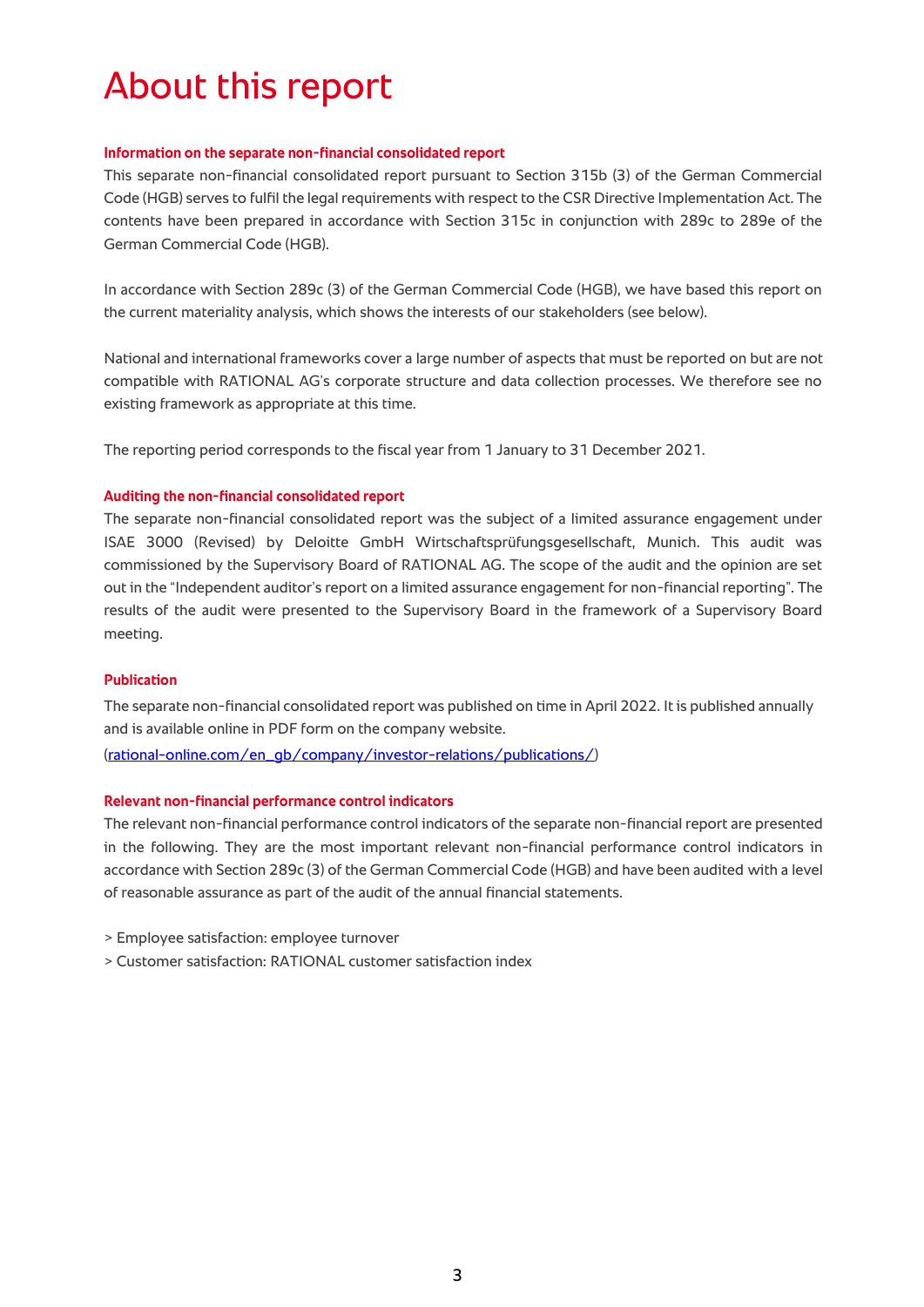# Disclosures in accordance with the EU Taxonomy Regulation

RATIONAL AG is covered by the reporting obligation according to Section 315c in conjunction with Sections 289c to 289e of the German Commercial Code (HGB) and is therefore also obligated to report in accordance with the EU Taxonomy Regulation.

In view of this, it is RATIONAL AG's responsibility to publish information on how and to what extent the group's activities are associated with economic activities that qualify as environmentally sustainable under Articles 3 and 9 of the EU Taxonomy Regulation (Regulation 2020/852 of the European Parliament and of the Council). According to Article of the above Regulation, the criteria for determining whether an economic activity qualifies as environmentally sustainable are whether the economic activity contributes substantially to one or more of the environmental objectives set out in Article 9 of the Regulation.

For the 2021 reporting year, the assessment is to be carried out for the objectives of "climate change mitigation" and "climate change adaptation." Technical screening criteria for determining the conditions under which a specific economic activity qualifies as contributing substantially to climate change mitigation or as enabling other activities to make a substantial contribution have been established in a delegated act made under Article 10 of the Regulation.

Economic activities that are defined as such and make a direct and substantial contribution to climate change mitigation are listed on the basis of classes of economic activity (NACE codes). Which economic activities are "enabling activities" that can make a substantial contribution to climate change mitigation are also described, likewise on the basis of NACE codes.

#### **Sales revenues**

RATIONAL cooking systems are used exclusively in the commercial sector. RATIONAL's main activities can thus be assigned to the NACE code C28.93. The NACE code C28.93 is not explicitly listed in Annex 1 of the delegated act made under Article 10 of the EU Taxonomy Regulation. The manufacture and distribution of RATIONAL cooking systems may be "enabling economic activities" and thus taxonomy-eligible.

RATIONAL cooking systems are used in extremely different applications, a broad range of food is thermally prepared in them, and RATIONAL has only limited influence on how its cooking systems are used. The "best performing alternative technology or solution available on the market" within the meaning of the EU taxonomy cannot be identified on the basis of the available set of criteria. According to our analysis, the described set of criteria cannot therefore be applied.

RATIONAL products and the group-wide sales revenues of 779.7 million euros generated in 2022 from them are classified as "not eligible under EU taxonomy" as the EU Taxonomy Regulation stands at present.

#### **Capital expenditures (CapEx) and operating expenses (OpEx)**

A detailed analysis of CapEx (25.8 million euros) and OpEx (272.7 million euros) in the context of the EU Taxonomy Regulation has revealed that in 2021 they were each less than 1% of the specified totals. Given their low level, we do not present them in detail here.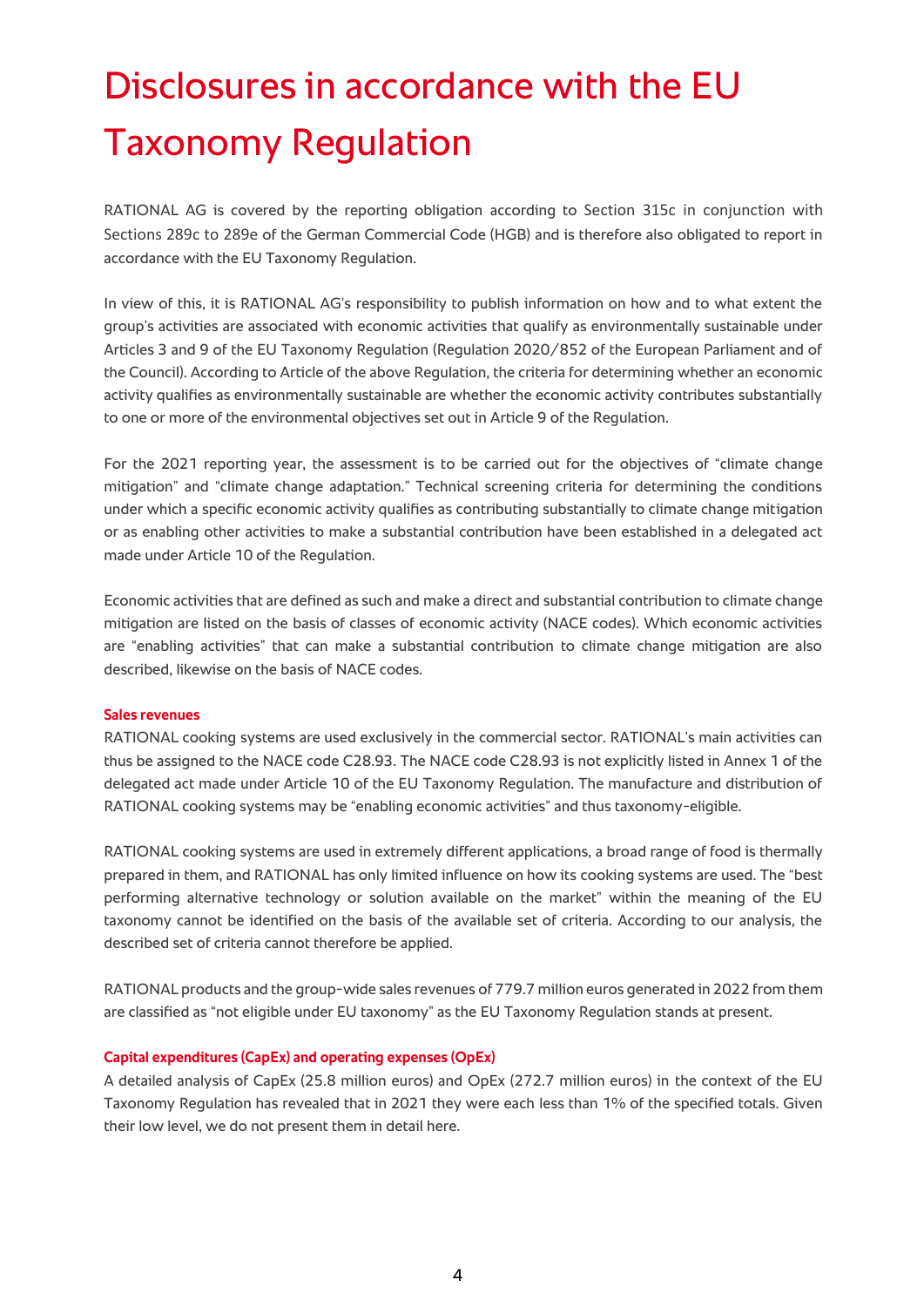# <span id="page-4-0"></span>The RATIONAL Group's business model

#### **The RATIONAL Group's organisational structure and sites**

The Group's parent company is RATIONAL Aktiengesellschaft (RATIONAL AG), whose registered office is located in Landsberg am Lech, Germany. Alongside RATIONAL AG, the Group comprises 31 subsidiaries, of which 23 are sales companies. Through the sales companies and local trading partners, the Group markets its products in almost all regions of the world. It also has production plants in Germany (Landsberg am Lech) and France (Wittenheim, Alsace).

#### **Products and services**

The RATIONAL Group provides products and solutions for thermal food preparation in professional kitchens. Around 71% (2020: 72%) of sales revenues were generated in the past fiscal year through the sale of cooking appliances.

We generate most of our sales revenues with combi-steamers with intelligent cooking profiles and, since May 2020, with the iCombi Pro model. Combi-steamer technology involves transferring the heat during cooking via steam, hot air or a combination of the two. The software integrated into the iCombi Pro recognises the size and consistency of the food and controls the cooking process until the desired cooking result is attained. In addition, we offer our customers a basic combi-steamer model as well as the iCombi Classic, which was launched in May 2020. All models are produced at the company's headquarters in Landsberg am Lech and distributed worldwide.

Since 2004, we have offered technology to complement that of the combi-steamer and, since June 2020, the iVario model. The iVario uses direct contact heat for boiling, frying, deep-frying and (pressure) cooking and is therefore able to replace conventional cooking appliances such as tippers, kettles, fryers, and pressure cooker braisers. The iVario is manufactured in Wittenheim, France, and actively distributed in Europe as well as, since 2020, in the Americas and Asia.

We generated around 29% (2020: 28%) of sales revenues in the past fiscal year with accessories, service parts and services for our combi-steamers and the iVario, as well as with care products for combi-steamers.

With ConnectedCooking, we offer our customers an online portal for the professional kitchen, comprising a free, cloud-based connectivity solution. Our customers can use it to connect their appliances, control them remotely, update their software and transfer cooking programs. In addition, under ConnectedCooking Pro we offer our customers other fee-based digital applications to optimise their kitchen processes (recipe management, appliance management and hygiene management). The first customers in the German and Austrian markets are already using ConnectedCooking Pro.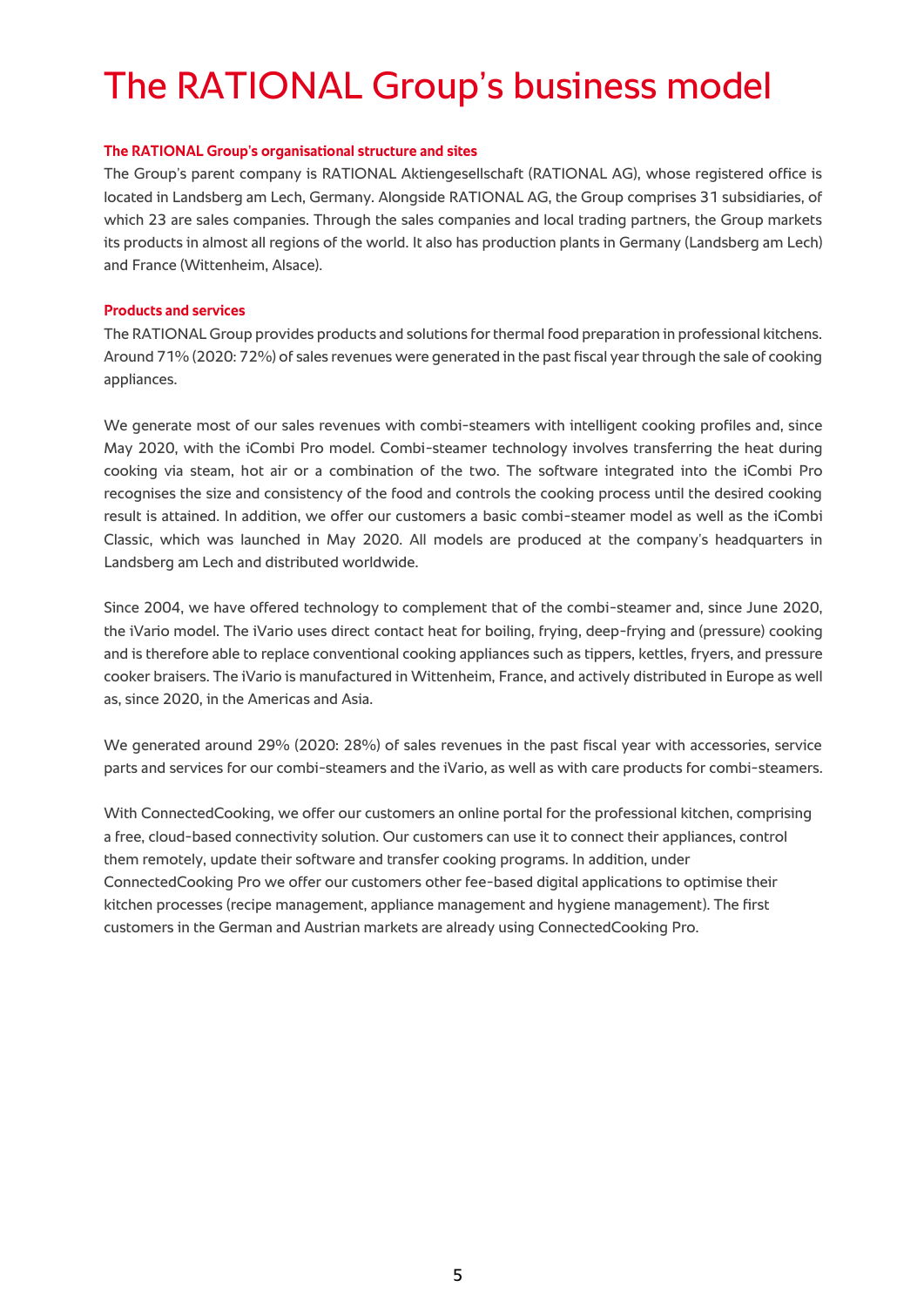Our customers can benefit from a large range of free and fee-based services. These include the free-ofcharge iCombi and iVario live events, the Academy RATIONAL and expert kitchens in our training centres, at trade fairs or on site at our customers. Digital formats such as webinars, live streams and uploaded videos, have grown significantly in importance since 2020, and there was increased demand for them again in the year under review. We also provide our customers with expert tips on our ChefLine. Fee-based consulting offerings include Academy events on specific topics and in-depth process consulting as part of postinstallation support at the customer.

#### **Segments**

We report on the regional segments DACH (Germany, Austria, Switzerland), EMEA, North America, Asia and Other segments in accordance with the RATIONAL Group's internal control system.

#### **Markets, customers, and competitive situation**

Our products are targeted at commercial kitchens and businesses of all kinds that prepare at least 20 hot meals a day. The customer base ranges from restaurants and hotels, large-scale catering operations such as company canteens, hospitals, schools, universities, military facilities, prisons, and retirement homes right through to quick service restaurants, caterers, and delivery services, as well as supermarkets, bakeries, snack outlets, butchers' shops, and service stations.

To make headway into the untapped potential in the global market, we are expanding our global sales, marketing, and service network organically, step by step. In addition to higher penetration of already welldeveloped markets, we are also addressing the growing potential presented by emerging markets.

Our core markets are DACH and EMEA. We generated a total of around 60% of our sales revenues in these segments in the past fiscal year. In 2021, the North America segment accounted for 19% of sales revenues, while Asia contributed 18%.

We estimate that there are around 100 manufacturers of competitor products worldwide. Our market and competitive structure and the competitive situation vary from country to country.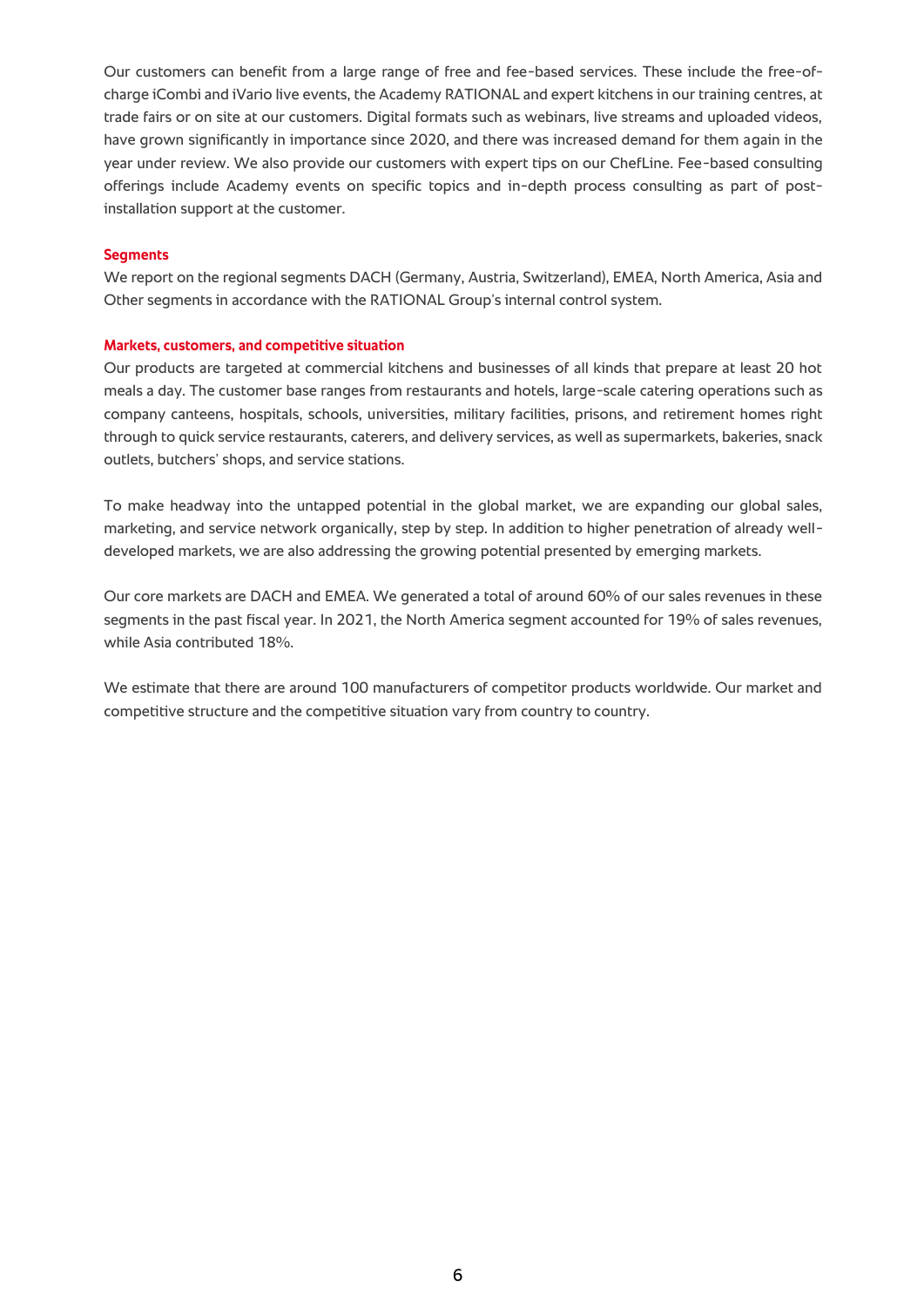## <span id="page-6-0"></span>Risk analysis

#### **Definition of the risk areas**

Risk management is a task of the entire Executive Board, which has delegated it to the Risk Manager. The Risk Manager is authorised to specify methods and set guidelines, and coordinates risk reporting in the RATIONAL Group. The Risk Manager is responsible for documenting the activities relating to identification, analysis, assessment, management and monitoring of risks at the Group level. The process managers and executives are responsible for identifying and measuring risks and for formulating and implementing risk management measures. To this end, they are equipped with guidelines that give them direction in the identification, analysis, assessment, monitoring and reporting of risk.

Risk is understood to refer to any transactions internal and external to the Company that may have a negative impact on the achievement of business targets during a defined observation period or negatively affect areas outside the group (environment, society, customers, employees, suppliers, etc.) as a result of their own business activities. Risks are assessed using the net approach. When assessing risks, we include countermeasures which reduce the probability of their occurring and/or the extent of damage.

#### **Risk analysis**

As a company with a long-term focus, we set store by a holistic assessment of risk, which means a balanced assessment of non-financial and the resulting financial risks, as well as primary financial risks. The risk analysis includes potential risks that can arise from the business activity of producing companies in general and from the business activity of RATIONAL AG in particular.

As part of the risk analysis, risks deemed relevant to the tasks and objectives of the RATIONAL Group are captured and assessed over a horizon of 36 months. The results of the previous year's risk inventory were reviewed in 2021. The risks captured during the risk inventory are examined during risk analysis to establish cause-and-effect relationships. They are then assessed in terms of probability and their potential impact on the company's net assets and results of operations. This analysis also covers the non-financial risks.

The managers of the company divisions identified by the Executive Board as being particularly relevant in terms of the occurrence of material risks submit their monthly reports to the Risk Manager, who analyses them for any risks that could threaten the continued existence of the business as a going concern and reports on this to the Executive Board. The company's specific risk-bearing capacity and defined risk tolerance are taken into account in this process. In addition, the risk is assessed to determine to what extent the interaction of several risks that are not existential when considered separately could lead to developments that threaten the continued existence of the business. Quantitative and stochastic risk aggregation methods are not used. The assessment is carried out at annual workshops staged with the managers. The findings are reported to and discussed with the Executive Board. To maintain the effectiveness of the risk management system at a sustainable high level, there are uniform standards that apply throughout the Group.

#### **Risk survey results**

<span id="page-6-1"></span>No material risks result from the business activity of RATIONAL AG which are or will be very likely to have serious negative effects on the non-financial areas of business outlined in Section 289c of the German Commercial Code (HGB).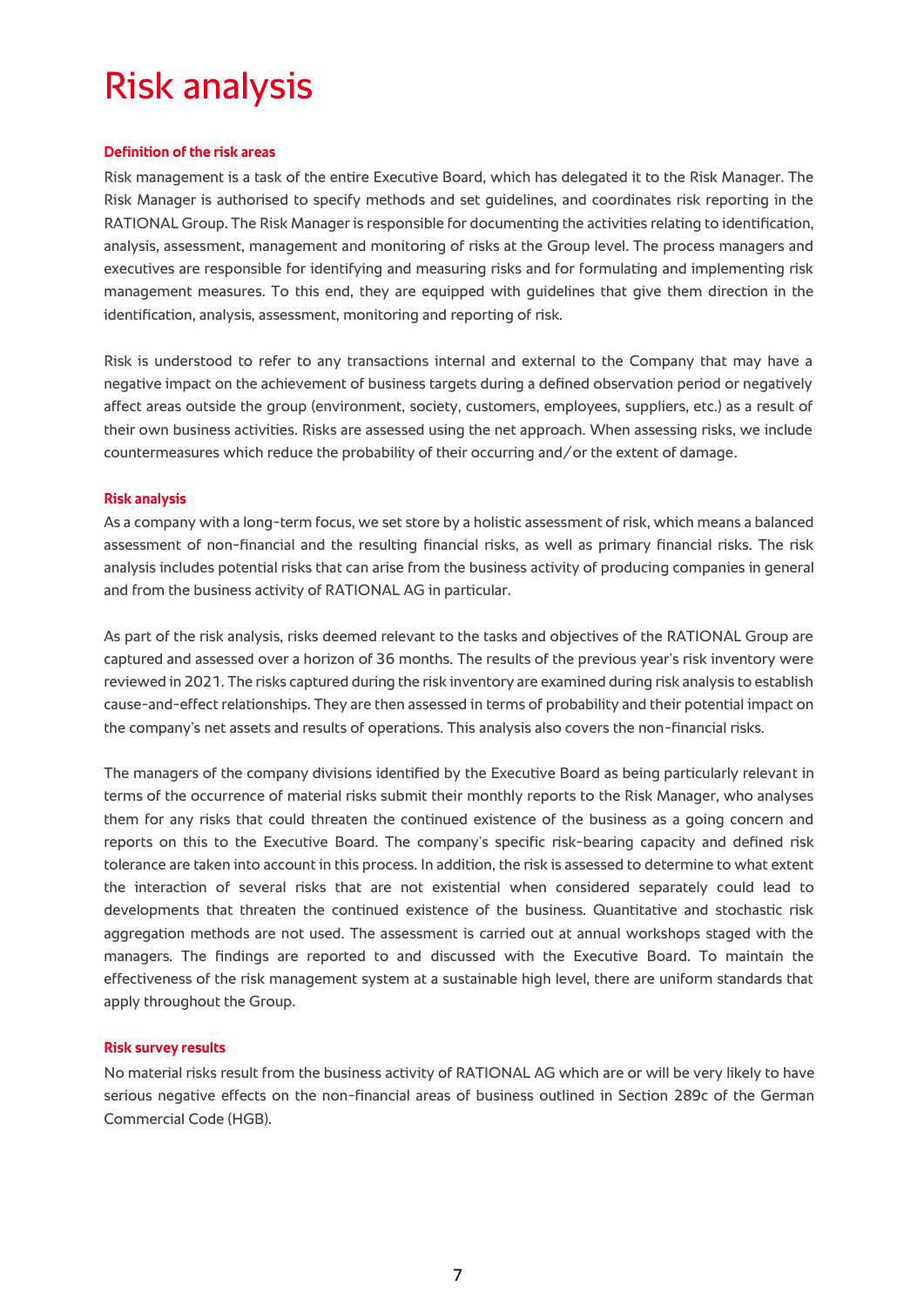### Our materiality process

#### **Our sustainability strategy**

This report relates to our existing strategy as described in the 2020 Sustainability Report. For us, sustainability means giving equal consideration to economic, environmental and social aspects in our management processes and thus consider the interests of all stakeholders in our Group under the slogan "Focus on people".

Based on the findings from the 2021 materiality analysis (see below), we began revising our sustainability strategy in autumn 2021. It is expected that RATIONAL's Executive Board will approve the new strategy in early 2022. It will be implemented and systematically enhanced in 2022 and subsequent years.

#### **The materiality analysis**

Stakeholder dialogue is a core element of our sustainable activity. The company needs it to address the concerns of its various stakeholders. It also helps us to expand our own commercial perspectives, identify important social developments early on and take appropriate action. That is why we strive to include all important stakeholder groups influenced by our business activities and their interests in al

l our considerations and developments. These stakeholders are our suppliers, dealers, customers, our customers' guests, our employees and their families, society and also later generations – so that we can leave behind a world our grandchildren can live in.

On the basis of the 2019/2020 materiality analysis, we and a consulting firm that specialises in sustainability management conducted interviews with 20 representatives from the various stakeholder groups and held a materiality workshop with many relevant employees and managers in autumn 2021. 14 issues representing particularly material sustainability aspects for our stakeholders were defined in the social, environmental and governance categories. In line with the double materiality clause set out in Section 289c (3) of the German Commercial Code (HGB), the criteria assessed were the influence on the respective sustainability field from RATIONAL's business activity (organisational impact) and the impact of the



sustainability field on RATIONAL's business development, performance and situation (business relevance).

An analysis of the material issues is presented in the above materiality matrix. The sustainability aspects defined as material are assigned to the sustainability matters in accordance with Section 289c of the German Commercial Code (HGB) in the table below.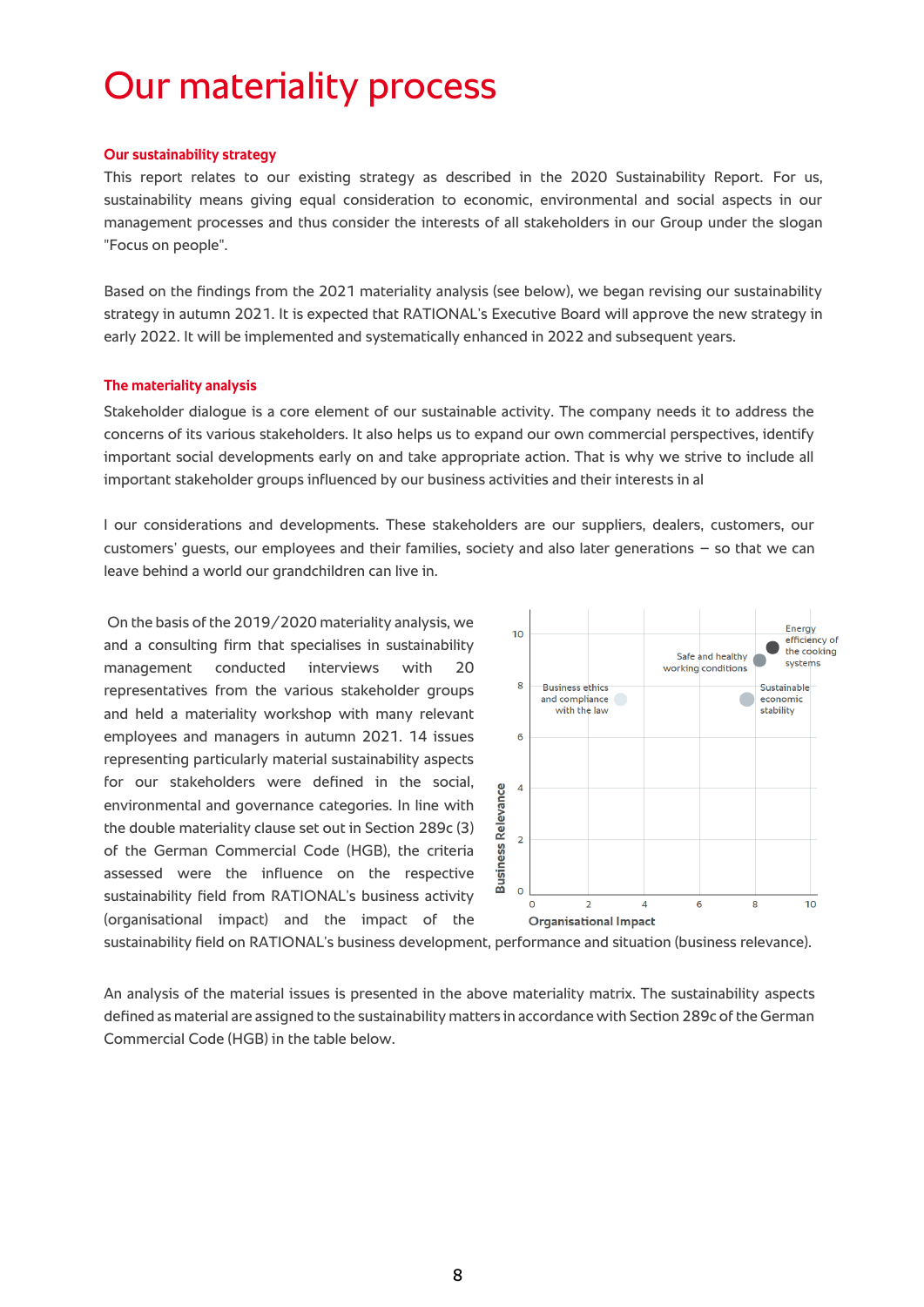| Sustainability aspects acc. to<br><b>Section 289c HGB</b>      | <b>Material sustainability issues</b>          | <b>Indicators</b>                                                        |
|----------------------------------------------------------------|------------------------------------------------|--------------------------------------------------------------------------|
| <b>Environmental matters</b>                                   | Energy efficiency of the cooking<br>systems    | Ratio of cooking systems holding<br>the<br><b>U.S. ENERGY STAR</b>       |
| <b>Employee matters</b>                                        | Safe and healthy working<br>conditions         | Absence rate                                                             |
| Social matters                                                 | Sustainable economic stability                 | Net Promoter Score, U.i.U.<br>Compass, ratio of suppliers $> 6$<br>years |
| Observance of human rights<br>Combating corruption and bribery | Business ethics and compliance<br>with the law | Fines for violations of the law.<br>grievances, negative audit results   |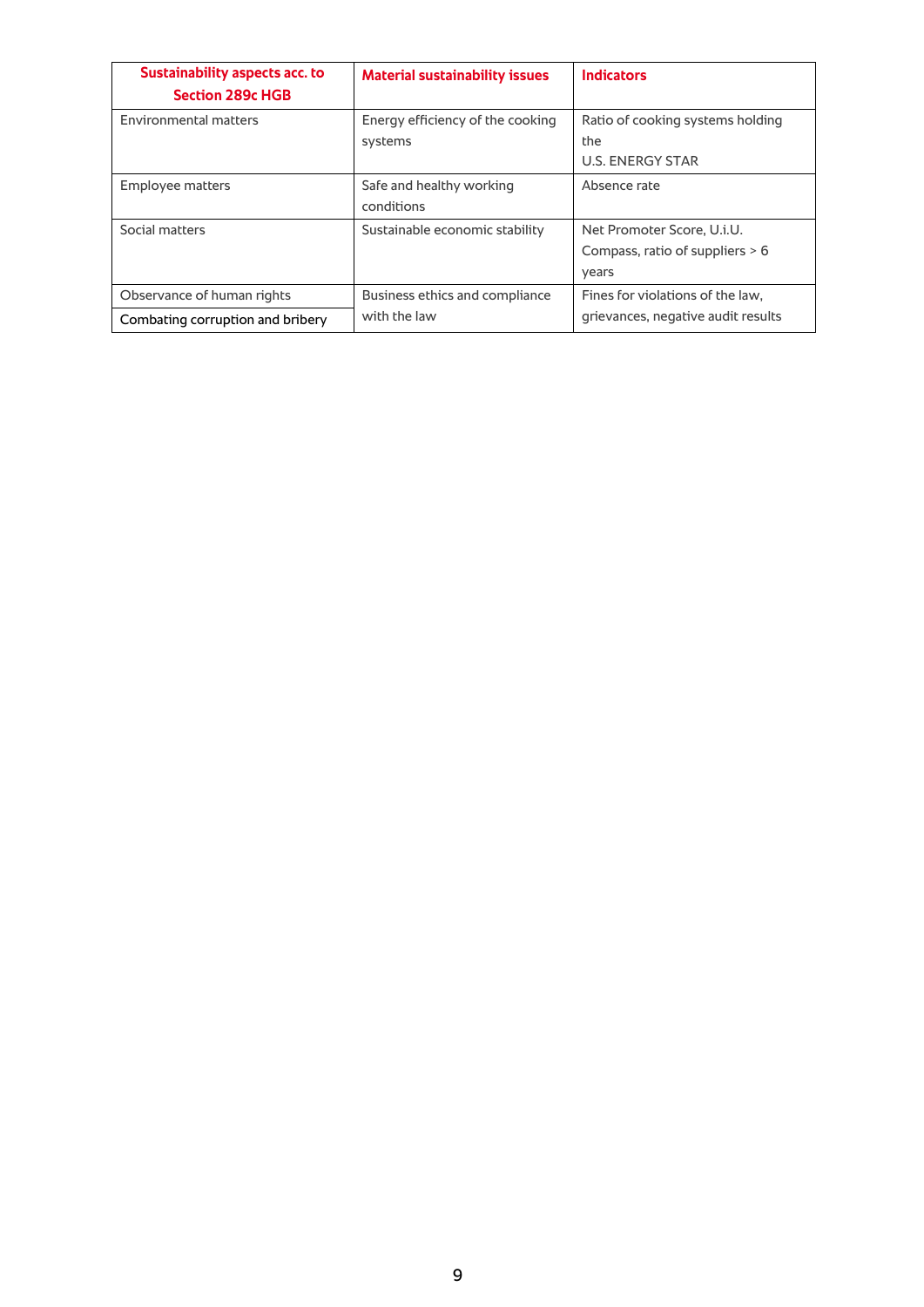# <span id="page-9-0"></span>Environmental matters – energy-efficient cooking systems

#### **Energy efficiency is a competitive advantage**

Everyday work in a kitchen entails high levels of energy consumption, peak demand periods and electricity costs for our customers.

Depending on the source of energy, various gases and harmful substances are released when energy is produced and may have a negative impact on people, the environment or the climate. Lower energy consumption over the service life of our cooking systems can reduce that damage.

Because of the high costs of energy and ecological aspects, our customers are increasingly vigilant when it comes to conserving resources. We help them achieve their ecological goals and cut costs, since our cooking systems consume less energy than is the case with traditional methods and predecessor models. An important seal of quality for energy-efficient products, and one that is acknowledged by customers worldwide, is the U.S. ENERGY STAR.

#### **Closed cooking systems are more energy-efficient**

RATIONAL wants to replace traditional cooking appliances that use a lot of energy with its cooking systems. That makes us more attractive to customers and is kinder to the environment. The closed cooking system in a combi-steamer prevents heat from constantly being released into the ambient air. The triple-glazed door we launched in 2016 optimises the retention of heat in the cooking cabinet. Software-based cooking profiles control the energy input for the food being cooked to suit requirements.

#### **Focus on efficiency in research and development**

Apart from enhancing the quality of food, a further key focus of our research and development activities is to keep on improving the energy consumption of our cooking systems. We put new cooking systems on the market in an innovation cycle that lasts seven to ten years. Our aim is for each new generation to reduce energy consumption systematically compared to its predecessor.

The specific targets for saving resources in the research projects are defined in project outlines and technical and functional specifications. For example, the target set when developing the iCombi generation was to cut energy consumption by 10% compared with its predecessor. The results are regularly assessed and checked in project reports and in the steering committee meetings in the presence of the Executive Board. As part of that, for example, various foods are cooked, and the energy consumption required for each food is analysed.

We are constantly increasing our personnel and financial capacities in research and development to achieve those goals. More than 220 employees are currently working to improve our cooking systems and services. We spent around 45.1 million euros in 2021 (2020: 42.3 million euros) on research and development. That corresponds to 6% (2020: 7%) of sales revenues.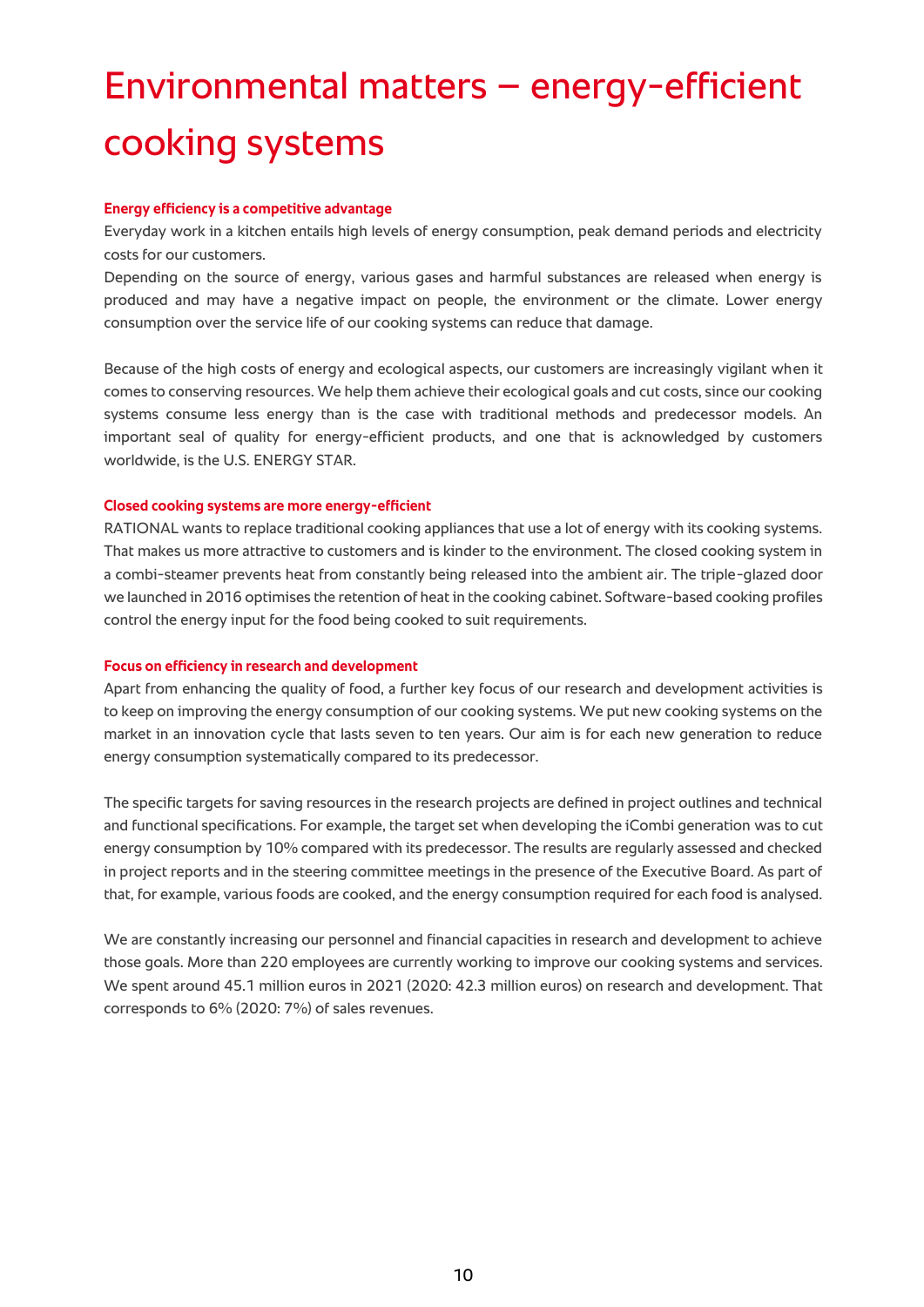#### **U.S. ENERGY STAR as a key performance indicator**

The U.S. ENERGY STAR is an internationally recognised seal attesting that a technology is energy-efficient. It is the symbol for energy-efficient appliances. A key criterion to be fulfilled is the maximum energy consumption of appliances over a certain period of time. The limits that must be met in order for appliances to be awarded the seal become more demanding on a continuous basis. In the year 2020 the energy consumption of our appliances was determined by an independent testing institute, submitted by it to ENERGY STAR to ascertain whether the demanding limit values are achieved.

Given the great relevance of the U.S. ENERGY STAR, the ratio of cooking systems that hold this label is a key performance indicator. We are enhancing the market perception of our cooking systems by undertaking cross-process efforts in research and development to achieve these ambitious targets to reduce consumption and furnish proof of that in the examination process.

We presented the iCombi Plus and iCombi Classic on the market in 2020. For the first time in 2021, the new appliance generation was solely produced and predominantly sold. Thanks to their improved cooking intelligence and lower cooking times as a result, increases in productivity and more efficient cleaning, we were able to significantly reduce energy consumption compared with the predecessor models. For the model range of gastro standard size 101 (10 shelves, one standard width) usually used for reference comparisons, the iCombi Pro achieved energy savings of around 18 % compared to its comparable predecessor (SelfCookingCenter) as a part of the standardised test procedures for ENERGY STAR.

#### **76% of RATIONAL products bear the U.S. ENERGY STAR**

Thanks to the high energy efficiency of our appliances, around 76% of the cooking systems RATIONAL sold in 2021 have the right to bear the U.S. ENERGY STAR. The label is assigned for a product category if a sufficient number of measured values for products from different manufacturers exists in this category.

The iCombi Pro holds the certificate for all types of appliances to which it is awarded. We obtained approval for parts of the iCombi Classic line in 2021. As for the iVario, the total population of similar appliance types is too small, meaning there is no relevant product category to which the ENERGY STAR could be awarded.

A total of 93% of all appliances sold in 2021 that could be awarded the ENERGY STAR in accordance with the relevant ASTM standard (American Society for Testing and Materials) therefore have the label. Only 7 % of RATIONAL appliances sold, for which the certificate would in principle be available, do not carry this certification.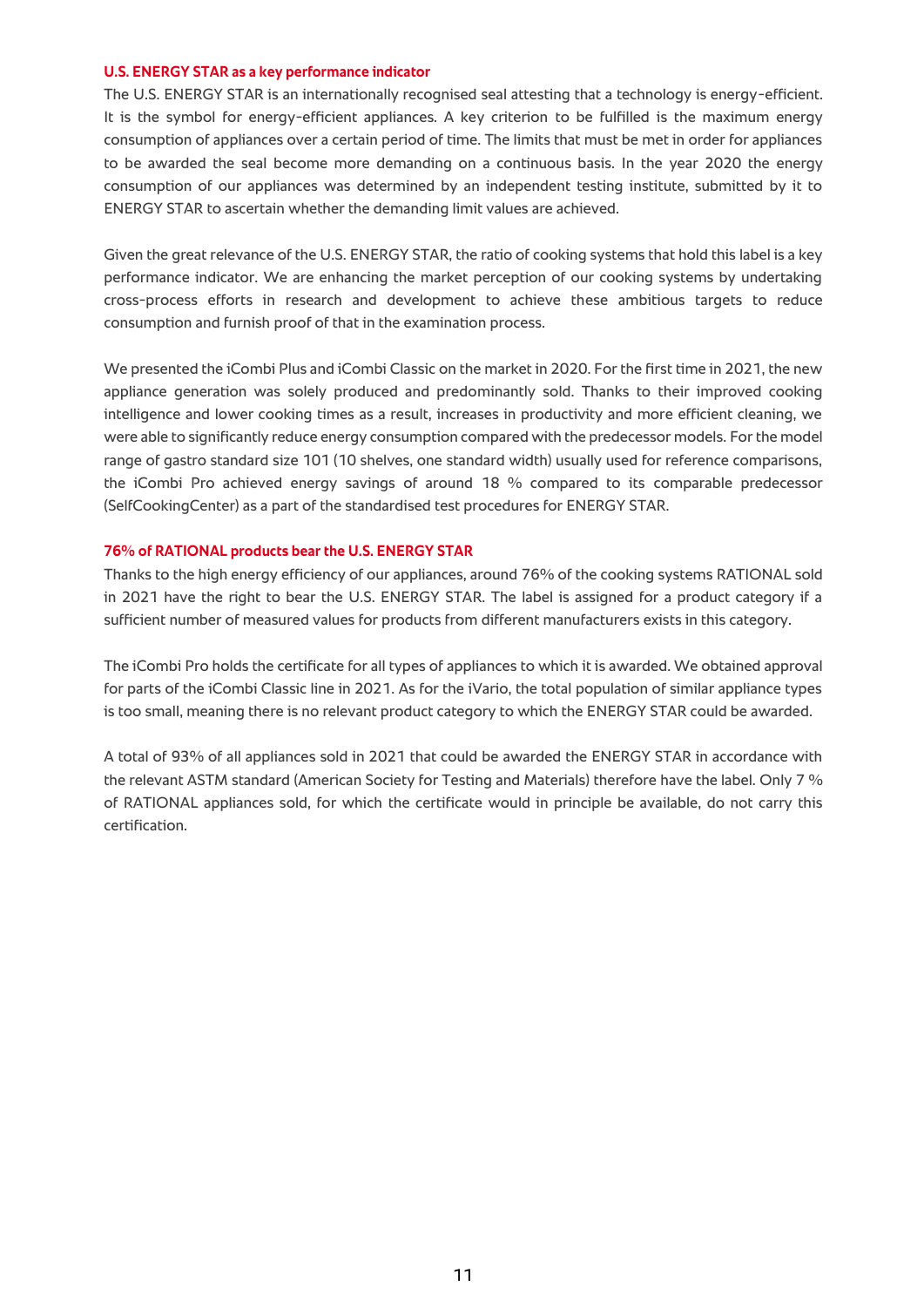# <span id="page-11-0"></span>Employee matters – safe and healthy working conditions

As required by law, detailed illness and accident data is collected at the two main locations Landsberg am Lech and Wittenheim, where almost two-thirds of all our employees work. These figures are not recorded in the same way at many foreign sales offices due to the fact that there are no regulations or no comparable regulations. Consequently, the data on absenteeism in this report for structurally similar subsidiaries that do not collect the data themselves has been extrapolated from the information available for around 75% of employees worldwide. The consistent Group-wide processes will be implemented in the coming years, starting in 2022.

A safe and healthy working environment, as well as numerous measures to promote health, mean that employees suffer fewer occupational illnesses, injuries, and stress. As a result, they are more satisfied and are more at home in a pleasant working atmosphere. Employees can feel satisfied, be motivated, and perform well only if the environment they work in is safe. Consequently, it is less likely that employees will leave the company, and their greater motivation and satisfaction means they contribute more to the company's success.

It is therefore essential to establish suitable concepts and measures to keep the number of work accidents, sickness rates and absences down. As part of that, our targets are geared towards the figures for the previous year, which we try to improve on or beat.

#### **Organisation**

RATIONAL has its own "Occupational Health and Safety Promotion" organisation, made up of experts in the field of safety at work. It addresses issues such as health protection, work safety, occupational healthcare, training of safety experts, risk assessments, and health and safety training and instruction.

There are quarterly meetings of the Work Safety Committee (ASA), which are attended by the company doctor, safety experts, spokespersons of the safety officers, and representatives appointed by the executive management to discuss occupational safety and accident prevention.

The results of the annual safety audit conducted by external auditors are then reported to the Executive Board. Internal process audits are conducted to monitor compliance with standards. Occupational safety issues are also part of the internal process audits. The concept for weekly inspections involving spot checks to ensure cleanliness and safety are maintained at the company is currently being revised and will be implemented in 2022 in an amended form. In future, special attention will also be paid in them to safety aspects, such as alarm plans, equipment, fire prevention, escape routes, protection of PCs and floor markings, and action will be taken in response to breaches. The concept will be implemented as soon as the coronavirus situation permits that again.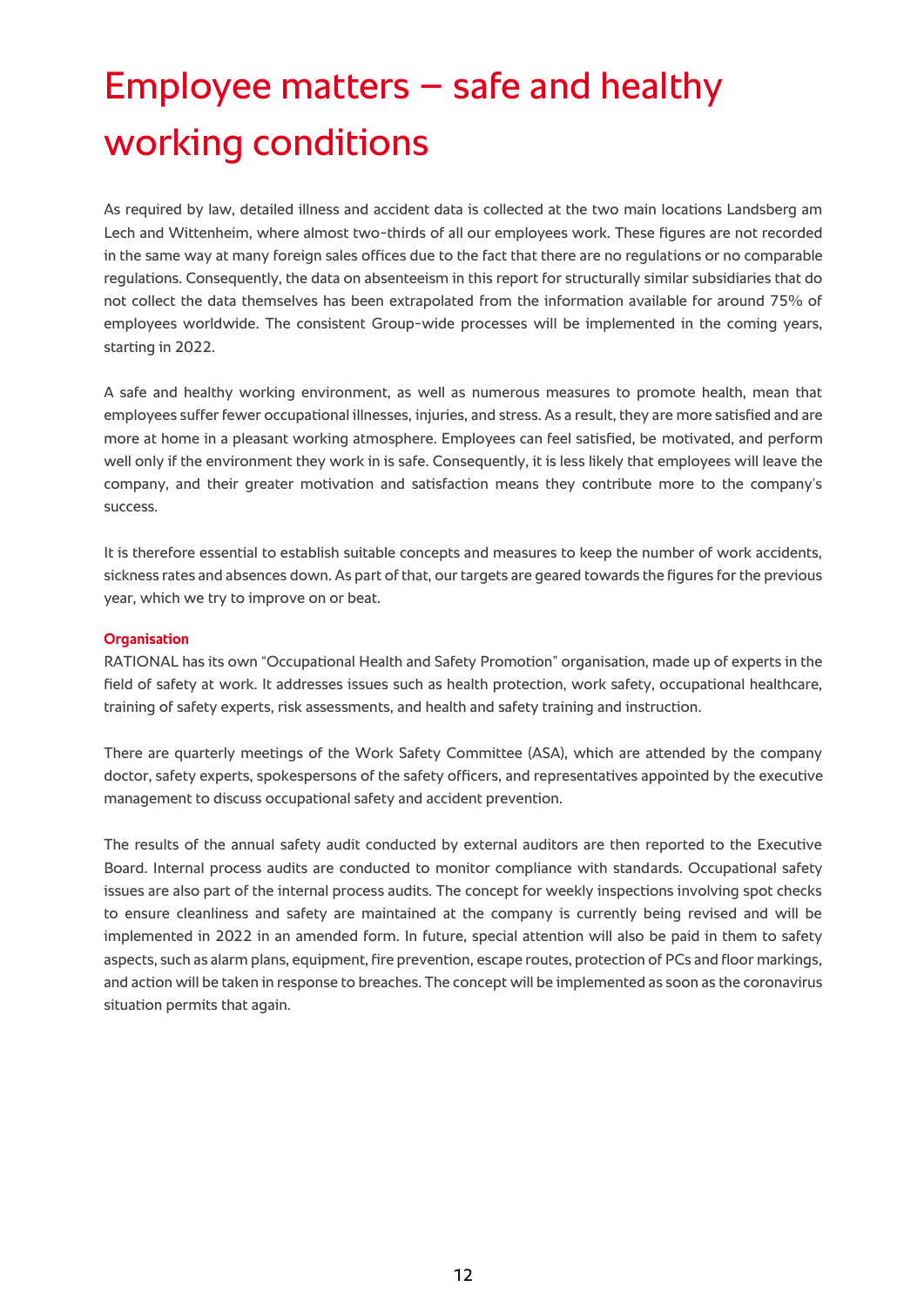#### **Measures to increase safety**

Explicit measures to ensure safety at work are risk and hazard assessments for machinery, workplaces, products and activities. They are updated regularly or carried out on an ad-hoc basis, such as in the event of relocations, new hires or new building or conversion work, in accordance with statutory requirements. The aim is to determine the condition of the machinery, operating facilities, workplaces and products and identify the risk potential from hazardous substances. As a result, we constantly have an eye on potential risk situations for our employees and can take action if and when necessary.

Working with hazardous substances is also a safety risk for our employees. To minimise that risk, RATIONAL maintains a hazardous substances register. The goal is to reduce the number of hazardous substances in the work environment and completely eliminate potential carcinogens. Implementation of the software was commenced in autumn 2021 and is expected to be completed in the first quarter of 2022.

#### **Measures to improve health**

In order to promote employees' health, all staff are offered regular services by the company doctor. If employees have been ill for a lengthy time, we support employees to return gradually to working life – in compliance with statutory regulations – as part of our occupational re-integration management process.

As further measures to improve health and employees' work-life balance, we offer numerous community sports activities and registration with Qualitrain in Germany. RATIONAL enables staff to obtain low-cost membership so that they can pursue sporting activities at numerous sports and leisure facilities.

#### **Protective measures in the context of the coronavirus crisis**

When the coronavirus broke out, a "Health" crisis team was set up, which continuously adapts and expands the group's pandemic plan and implements many protective measures worldwide to prevent employees and business partners from being infected as far as possible. The main measures were a significant expansion in opportunities to work from home, the adjustment of the shift models to reduce the number of colleagues present at one and the same time, hygiene concepts at all subsidiaries worldwide with the requirement to wear a mask in accordance with statutory regulations, distancing rules, testing and vaccination offerings, and means of disinfection. We are very pleased that, thanks to the good preventive measures and discipline of employees, no large infections broke out at the group's sites.

#### **Sickness rate at an inconspicuous level**

The average group-wide absenteeism rate (absences in relation to target work hours) in 2021 was 2.9% (2020: no details). As this new key figure was calculated at group level for the first time, there is no comparative figure for the previous year (see explanation above).

The absenteeism rate at the Landsberg am Lech and Wittenheim locations was 3.6% (2020: 4.5%). Absenteeism at both the Group level and the production locations was therefore well below the sickness rate computed for persons insured by the BKK industry association in Germany (4.5%; 2020: 4.6%).

This figure is included in the HR department's monthly reports to the Executive Board.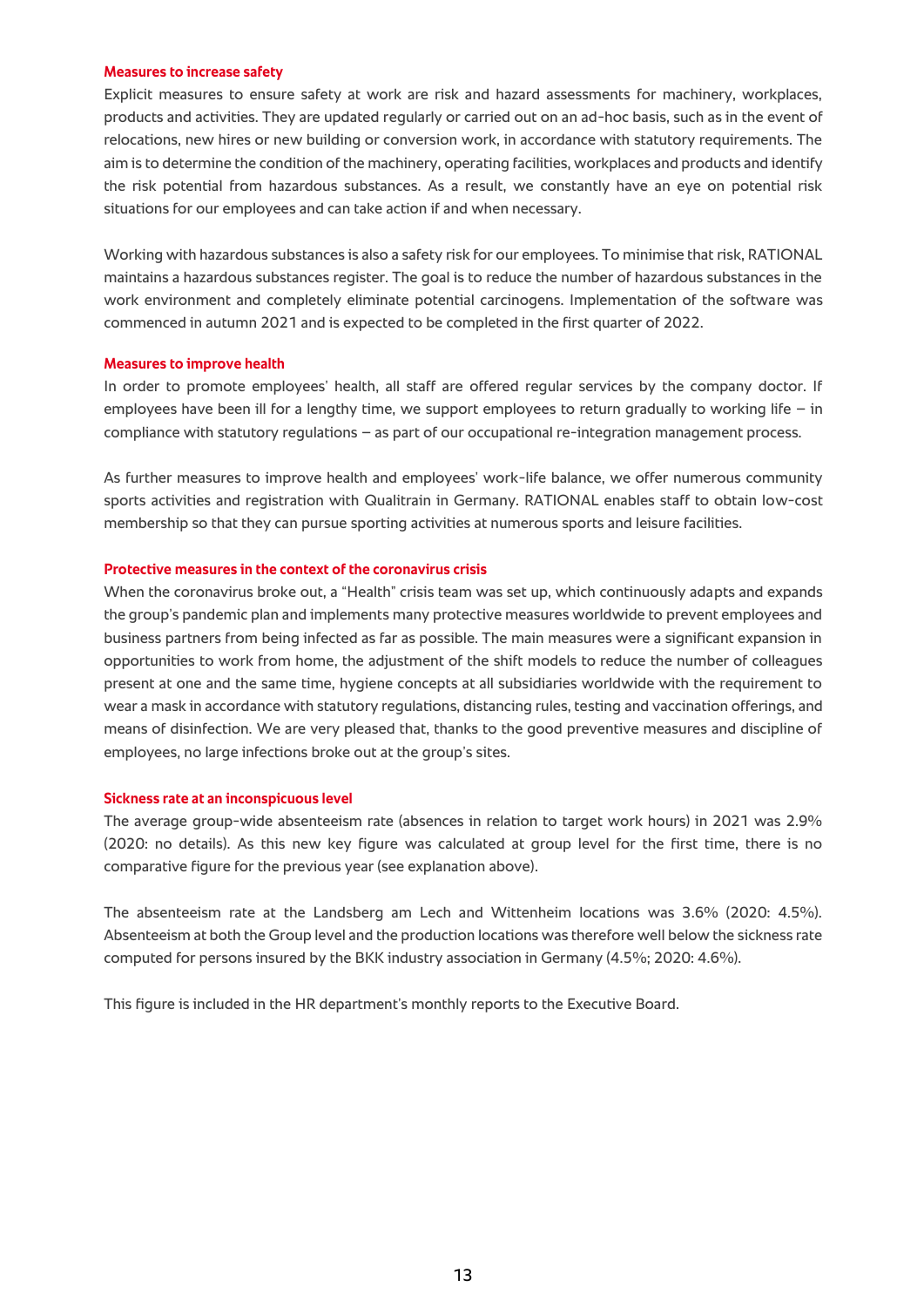# <span id="page-13-0"></span>Social matters – sustainable economic stability

From very early on, RATIONAL's founder Siegfried Meister defined customer benefit as the company's main aim under its corporate philosophy. Moreover, the corporate philosophy demands that all employees treat other colleagues with respect and as equals. In accordance with that philosophy, we also aim to be a longterm, reliable partner to suppliers at all times.

The company believes that the prime focus of forward-looking, entrepreneurial activity is always on delivering customer benefit. We define customers not only as dealers and users of our cooking systems. We also regard suppliers and other stakeholders, as well as internal customers such as colleagues and managers, as customers who we work together with. That means we treat all business partners as equals at all times and want to offer them maximum benefit.

We believe that growth entails responsibility. We combine growth with sustainability criteria, such as customer and employee satisfaction and lasting business relationships founded on a spirit of partnership. RATIONAL ensures its long-term growth and economic stability through uncompromising customer orientation. That means we always ask us what benefit the customer has in all we do. That makes us a longterm, reliable business partner to customers, dealers, employees and suppliers at all times.

It is our conviction that this is the foundation of our success and the reason why we have grown continuously, stably, and profitably since being founded.

Thanks to our responsible and sustainable growth, we offer our employees safe jobs. We offer our suppliers long-term, stable partnership. In return, we expect loyalty, dedication, flexibility and innovativeness. We support suppliers in economically difficult situations to improve the quality of their processes and their profitability. Our economic stability is vital so that we can be an enduring partner to customers and dealers. We are on hand to help as a permanent supplier of cooking systems, spare parts, care products and services.

As a result, all our business partners can count on us, our products and services long term, giving them the reliability they need for their business and life planning.

We are convinced that growth, stability and profitability are the result of the great benefit our cooking systems and services deliver to customers. In order to safeguard that high level of customer benefits, we conduct meticulous planning over a time frame of three years. We project realistic sales revenues and budget the headcount, activities, costs and investments required to generate them for that timescale. This threeyear plan is the basis for the individual annual planning. We feel it important to grow in an even manner and at the same time to develop all processes further, integrate new employees extensively, build up the necessary resources, take our suppliers with us, and strengthen relationships with our customers and dealers. We do not want to grow for growth's sake, but instead be able to offer our existing and new customers more and more benefits.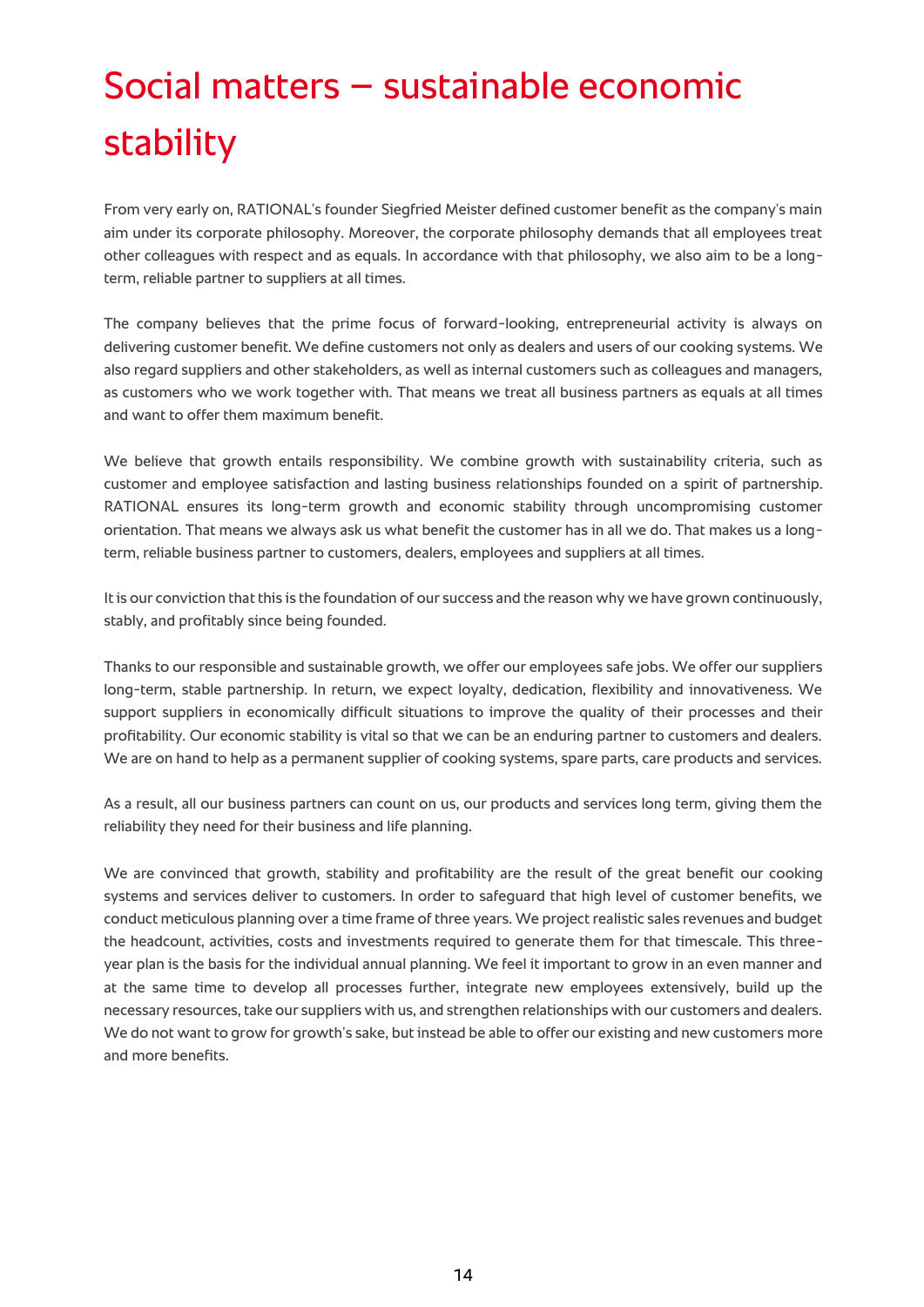We give equal consideration to our objectives, which are the result of plannable and sustainable growth, as we do to our long-term business success – and we strive in particular to ensure satisfied employees (KPI: low employee turnover), loyal customers (KPI: Net Promoter Score) and lasting partnerships with our suppliers (ratio of suppliers we have worked with for > 6 years). We aim to maintain employee turnover and the Net Promoter Score at a good level, in other words, at least at the level of the previous year. The ratio of suppliers we have worked with for more than six years should be kept at least stable during the term of one product generation.

As part of monthly reporting and in the monthly reports from the HR department, Strategic Purchasing and Sales, important decision-makers, including the Executive Board of RATIONAL AG, are constantly involved in these issues. As a result, timely and suitable countermeasures can be taken in response to any undesirable developments. Customer satisfaction surveys are performed once a year by the Market Intelligence team together with an independent external service provider. The results and recommendations are translated into concrete measures together with the Executive Board and regional sales managers and implementation of them is monitored.

Achievement of the objectives is measured using the strategic non-financial performance criteria from the customer satisfaction index (Net Promoter Score – NPS) and U.i.U. Compass (employee satisfaction) and the length of the supplier relationships.

The KPI for our customers' satisfaction is the internationally acknowledged Net Promoter Score. It is calculated every year with the involvement of management. The 2021 survey was conducted in 15 countries worldwide among all our relevant customer groups (Catering, Restaurants with Service, Restaurants without Service, Retail). The Net Promoter Score expresses the extent to which satisfied customers are willing to recommend our products to friends or business partners. High scores of nine or ten are awarded to those customers with a positive intention to recommend. These are considered active promoters. Customers who have given scores of seven and eight are passive and with scores of six or less they are called detractors. The NPS is calculated from the percentage of promoters minus the percentage of detractors and is presented on a scale from -100 to 100.

Our score of 61 points makes us one of the "best-in-class" companies (NPS of 60 to 80). By way of comparison: Companies in the food and beverage industry achieved 37 points, those in the manufacturing industry 30 points and B2B companies averaged 32 points.

The KPI for employee satisfaction is the staff turnover rate, which is determined monthly across the Group and is presented in the monthly reporting. Staff loyalty and satisfaction are at a high level. One upshot is the strong feeling of loyalty among our workforce measured by this key figure.

The low employee turnover is testimony to that. It was just 8% worldwide in 2021 (2020: 9%). The turnover rate across all industries in Germany in the past years has been around 30% (source: [haufe.de/personal/hr](https://www.haufe.de/personal/hr-management/fluktuation-wechselbereitschaft-der-arbeitnehmer-steigt_80_193940.html)[management/fluktuation-wechselbereitschaft-der-arbeitnehmer-steigt\\_80\\_193940.html](https://www.haufe.de/personal/hr-management/fluktuation-wechselbereitschaft-der-arbeitnehmer-steigt_80_193940.html) called on 11 April 2022).

We measure the closeness of our ties with suppliers on the basis of the ratio of suppliers with whom we have worked for six or more years. In 2021 we had worked with 73% (2020: 80%) of our suppliers for more than 6 years.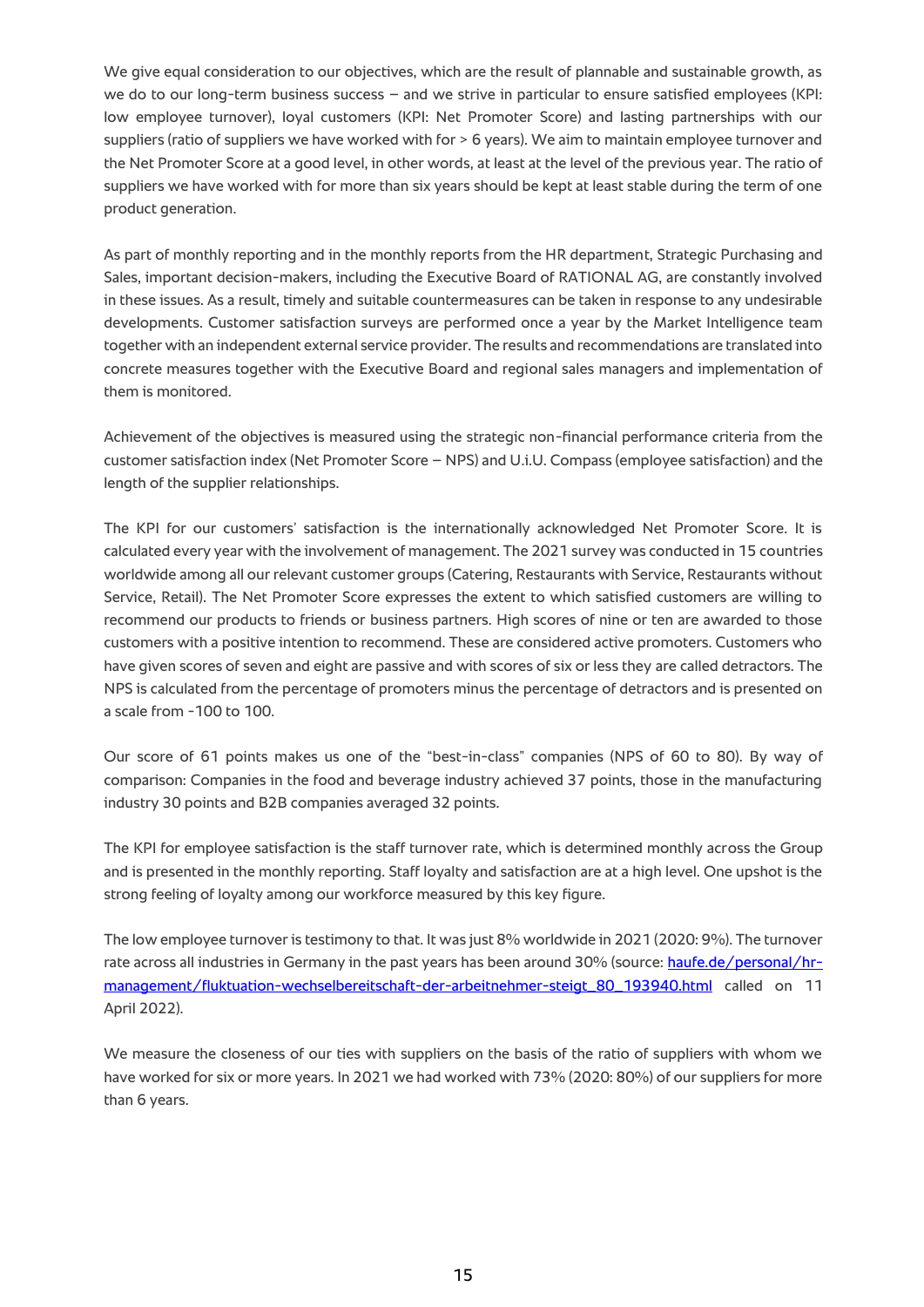# <span id="page-15-0"></span>Business ethics and compliance with the

### law

Compliance with all applicable laws worldwide and alignment with nationally and internationally recognised standards of conduct as well as ethical conduct are a matter of course for us as a company and for our employees. Observance of human rights and combating corruption and bribery are essential standards in this regard.

By acting with integrity, openness, and honesty towards all our business partners and stakeholders, we safeguard our image as a reliable partner and thus make our company more attractive to work together with. That also helps us avoid legal disputes and fines.

RATIONAL's primary compliance aim is to preserve our values through compliance with all relevant legal regulations and internal specifications and thus also protect the company and its institutions. The RATIONAL compliance management system is therefore focused on avoidance of any rule violations that can result in significant disadvantages for the company and its employees through criminal responsibility, civil liability, or loss of reputation. That includes aspects punishable under criminal law (such as bribery and corruption), as well as human rights aspects such as child or slave labour.

As a company with low vertical integration, we collaborate very closely and comprehensively with our suppliers. All in all, we source production material from around 171 suppliers of series products. In order to ensure that our high standards of ethical conduct and compliance are also upheld by our suppliers in business dealings, we obligate them to adopt the Code of Conduct of the German Federal Association of Materials Management, Purchasing and Logistics e. V. (BME) or alternatively to impose an equivalent commitment on themselves and abide by it in their supply chain. We request proof of that from the supplier. We ensure support for our suppliers by means of an audit procedure developed specifically for RATIONAL's needs and help them fulfil the requirements under the BME Code of Conduct – and beyond. That entails implementing an eco-friendly supply and production policy as well as anti-corruption and antidiscrimination measures, as well as measures to prevent collusion in violation of antitrust law.

#### **The RATIONAL compliance management system – conformity with regulations as a core understanding**

Social principles and policies are integral aspects of our actions and our internal standards. These standards demand that all employees worldwide behave fairly and in conformity with regulations with respect to other employees, colleagues, and all business partners. We therefore have a compliance management system that is audited by an independent auditor. Regardless of the country-specific probabilities of occurrence, our compliance management system is intended to prevent, identify, and sanction compliance violations in all markets in which we are active. Business ties with persons from "risk countries" on the FATF (Financial Action Task Force) blacklist or a sanctions list are prohibited.

A vast proportion of RATIONAL's business activities is carried out in western countries where strict legal standards apply (Europe, North America). Production is performed exclusively at the Landsberg am Lech (Germany) and Wittenheim (France) locations. 82% of RATIONAL employees work in Europe and 6% in North America. Strict legal standards apply in these countries, which promote observance of human rights and proper business conduct. In accordance with the Transparency International (TI) Corruption Perceptions Index (CPI), we largely do business in countries that have a low risk of corruption. The CPI is used exclusively to assess the risk of corruption in individual countries. The size of our subsidiary in the UK means we are a signatory to the UK Modern Slavery Act. As part of that, we undertake to disclose human rights risks in our operations and supply chains and report on how we minimise those risks. Only 9% of the workforce is employed in Asia and 3% in Latin America.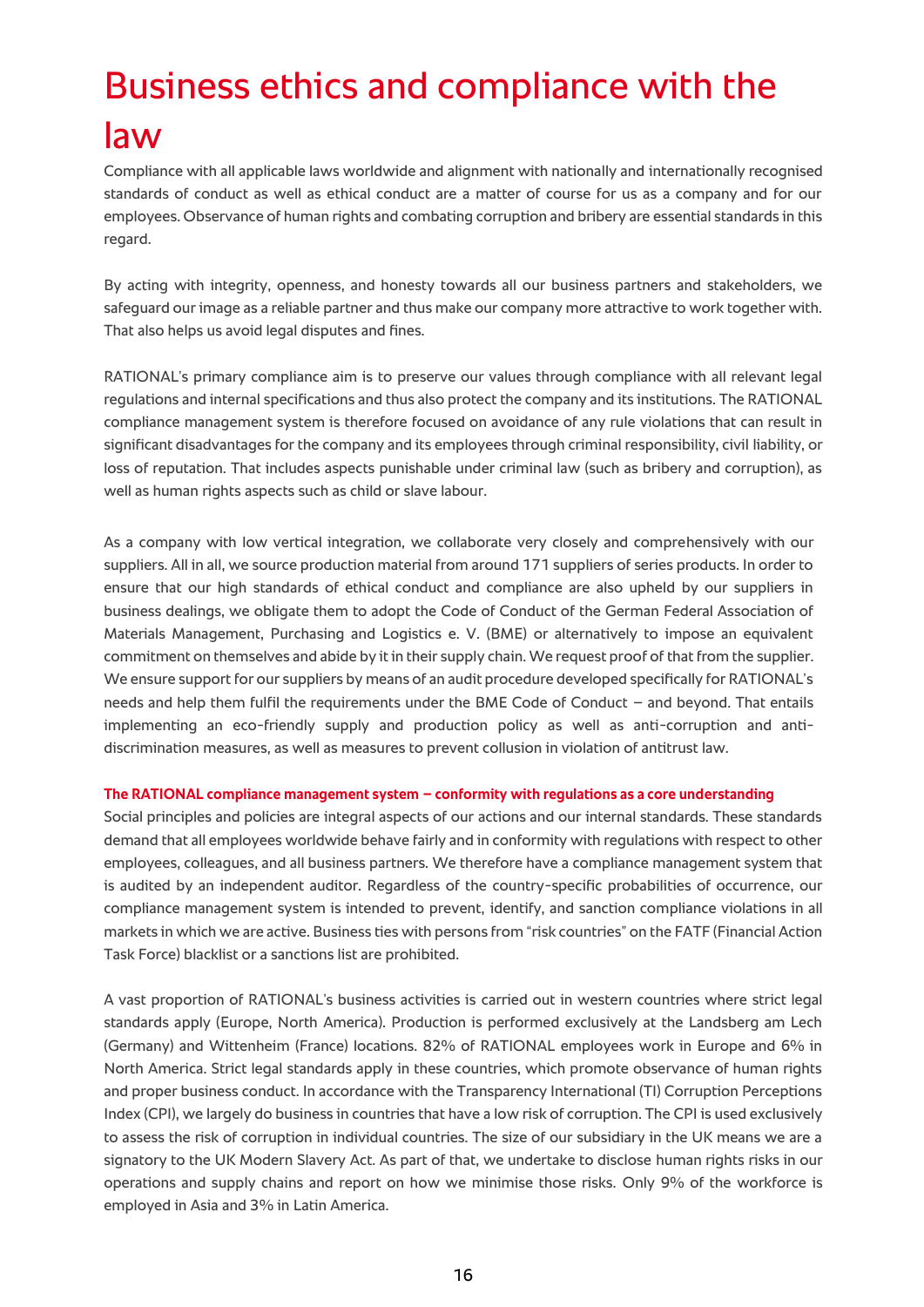#### **Successful ethical collaboration with our suppliers**

As part of our participation in the Code of Conduct of the German Federal Association of Materials Management, Purchasing and Logistics e. V. (BME), we expect our suppliers to comply with its stipulations.

These expectations are communicated to suppliers in framework agreements (of which the Code of Conduct is a part) and in orders. By signing it, contractors undertake to comply with this code of conduct with their business partners and ensure that it is observed in their supply chain as well.

#### **Involvement of employees**

The following presents the internal company processes in place to ensure we live up to the highest standards of ethical conduct and compliance in business.

The legal provisions are set out in easy-to-understand language for all employees in our RATIONAL rules of conduct in business. Employees confirm acknowledgement when they sign their employment contract. They define specific rules of behaviour for dealing with business partners, such as the prohibition of unfair competition practices or avoidance of conflicts of interest. Employees also sign a confidentiality obligation and insider trading regulations.

The contents of the compliance policies are conveyed regularly in the framework of training. New employees are provided with instruction on RATIONAL's compliance requirements and have to confirm their participation and acknowledgement by means of their signature. In 2020, all new employees who have contact with business partners on behalf of RATIONAL took part in compliance training. All employees who joined us in 2021 are called to accomplish this training until Q1 2022. As part of that, all employees with access to the Internet complete an online training course. The other employees receive in-person training.

The RATIONAL Guideline on Fair Competition for employees explains when conduct can be regarded as preventing or restricting competition. Sales employees as well as employees in sales-related areas receive related training and gain certification if they successfully complete it. The Compliance organisation conducts an investigation as soon as it gains knowledge of violations of the guidelines. If the initial suspicion is confirmed, appropriate sanctions are initiated.

The RATIONAL Group's anti-corruption policy defines documentation requirements and maximum permitted thresholds for giving and receiving gifts and invitations. The policy also regulates against rendering of facilitation payments by RATIONAL.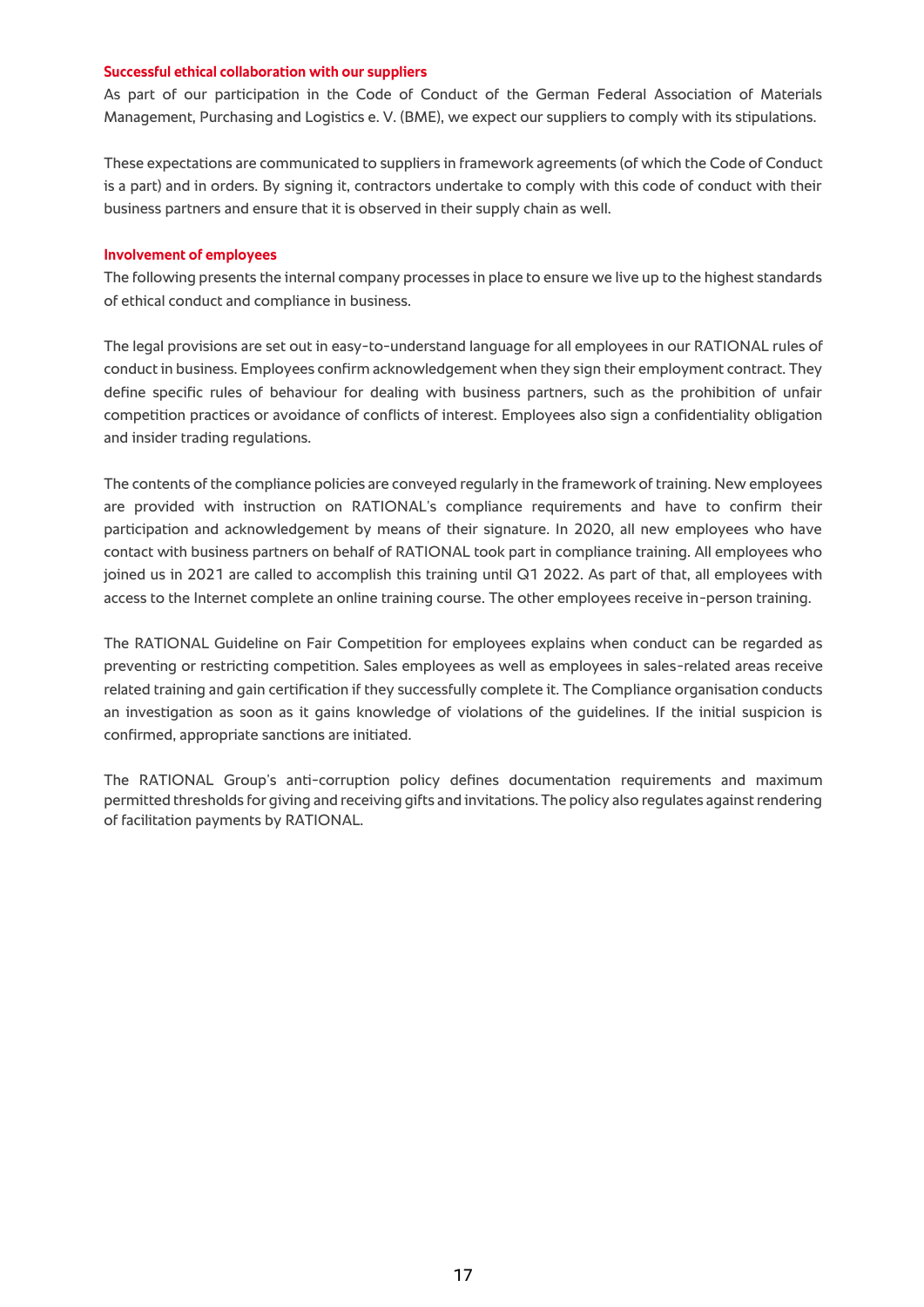#### **Involvement of Group management**

Responsibility for compliance in the RATIONAL Group lies with the Executive Board of RATIONAL AG. As regards implementation, the Chief Compliance Officer is tasked with the setting up and enhanced development of the compliance management system. Moreover, local compliance managers have been appointed in the sales companies. To ensure that figures are received, the local compliance managers report to the Chief Compliance Officer. That latter reports matters brought to his or her attention to the Executive Board and Supervisory Board of RATIONAL AG on an ad-hoc basis or regularly in the monthly report. Adequate measures to address the matter in question are then defined and implemented.

The Head of Strategic Purchasing reports to the Executive Board and Supervisory Board of RATIONAL AG every month. As part of that, he or she deals with the results of the supplier audits and any compliancerelated matters, for example. The Executive Board is notified directly about any acute issues.

Once these disclosures have been examined and assessed, the Chief Compliance Officer involves the relevant company departments as well as the audit function and  $-$  insofar as is necessary  $-$  the investigating authorities. Furthermore, the Chief Compliance Officer is responsible for carefully and immediately documenting the disclosures that are to be processed as well as any compliance incidents.

#### **Selection process and cooperation with suppliers**

The information provided in this section relates to the working relationship with suppliers of series products at our production sites at Landsberg am Lech (Germany) and Wittenheim (France). The purchasing volumes of the other subsidiaries are insignificant from the Group perspective.

In order to obtain an initial estimate as part of procurement marketing as to whether suppliers live up to our corporate principles, they must sign a framework agreement in which the BME Code of Conduct is stipulated as the basis for the business relationship. From 2022 on potential suppliers will have to issue a supplier selfassessment containing pinpointed questions based on our audit approach. The self-assessment mainly covers the issues of cost-effectiveness, quality and performance at present. It is the basis for the further selection process.

The criteria of "environmental standards" (e.g. ISO 14001 or ISO 15001) and "BME Code of Conduct" are included in the selection, but are not initially the sole exclusion criteria. Alternatively, a supplier can also apply another code of conduct. Framework agreements are concluded with suppliers of series products, which specify contractual standards, for example, cooperation, quality assurance, claims for defects, prices, confidentiality/competition, and integrity/code of conduct.

In addition to supplier certification, successful cooperation with suppliers is underpinned by open and regular communication, monthly reporting for the principal key figures and regular audits in compliance with our internal audit approach (see above). Due to the coronavirus situation, only 35 audits were also carried out in 2021 (2020: 13). 57 audits were conducted in 2019. The RATIONAL supplier system separately assesses product quality and the quality of cooperation.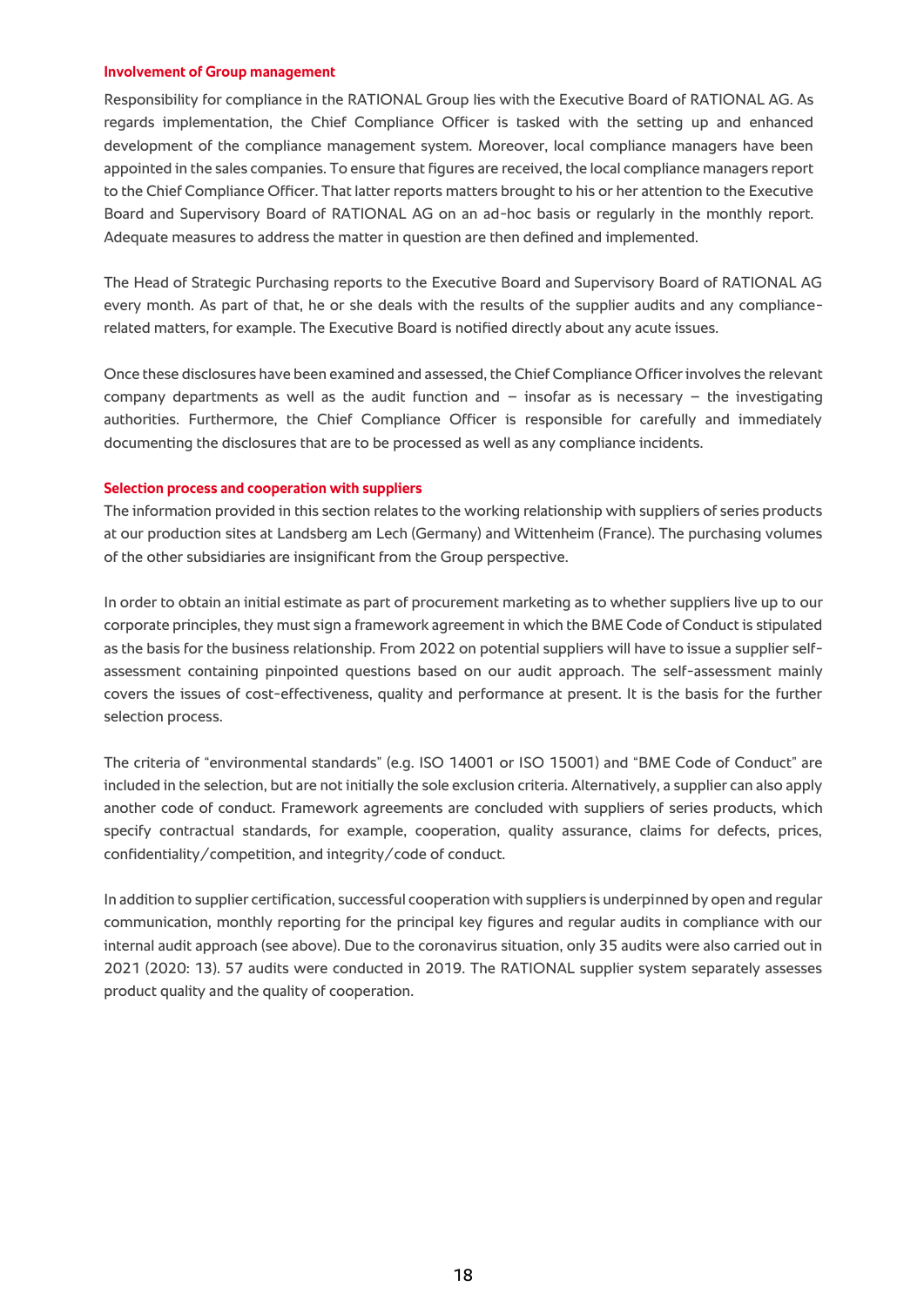#### **Regular sustainability audits at suppliers**

We developed a new compliance management system (CMS) for the supply chain in cooperation with an external specialist and used it in full for the first time in 2020 at the Landsberg production site. It is also expected to be used at our production site in Wittenheim starting in 2023. It already covers some suppliers of RATIONAL Wittenheim if they supply both production sites. Expanding the system to other locations is not expedient since they are exclusively sales offices.

Since 2020, we assess our suppliers at random and on a rolling basis using the following criteria shown in the table below:

| <b>Criteria</b> |                                                            | <b>Description</b>                                                                                                                                             |  |
|-----------------|------------------------------------------------------------|----------------------------------------------------------------------------------------------------------------------------------------------------------------|--|
| 1.              | Integrity status                                           | Check whether the supplier has subscribed and committed itself<br>to a code of conduct and/or has likewise committed its own<br>supply chain.                  |  |
| 2.              | Transparency International Corruption<br>Perceptions Index | Location-based corruption audit                                                                                                                                |  |
| 3.              | Corporate culture                                          | Size of the company as a statement on awareness of legal issues<br>by the supplier                                                                             |  |
| 4.              | Impact status on RATIONAL                                  | There is a high level of dependence for more than 50% of the<br>supplier's sales revenues with RATIONAL, which is why more<br>attention is given to compliance |  |
| 5.              | Personal assessment of purchasing<br>department            | Assessment based on past experience with suppliers                                                                                                             |  |
| 6.              | Short interview                                            | Answering and evaluating five short questions on, for example,<br>money laundering                                                                             |  |

These six criteria are evaluated to obtain an overall rating for all suppliers. The three suppliers with the lowest rating have the highest risk of major deviations in relation to these criteria and are subsequently audited by an external partner. This audit deals intensively with issues such as corruption, respect for human rights, combating child labour, protection of the environment and work safety and, among other things, involves inspections at the supplier's premises.

Depending on the result of these audits, we point out conspicuous anomalies in relation to above criteria and demand that they be rectified. In the past, development measures were agreed with the supplier if applicable and implementation of them was monitored. The goal is to establish a lasting working relationship with suppliers after the problem areas have been remedied. If the supplier does not comply, we reserve the right as the customer to immediately cancel contracts with due notice.

We conducted a risk-oriented assessment of these criteria for 2021 – as described in the table – and selected three suppliers for auditing. Guided by past experience, we deliberately decided against using remote audits this time. The audits were not conducted in the reporting period due to the coronavirus situation but will be held in person on site in the second quarter of 2022.

#### **Conformity with regulations in the reporting period**

No substantial fines arose in the reporting period beyond the normal course of business as a result of noncompliance with laws and regulations. There were no grievances about ecological, social or human rights impacts, labour practices or violation of customer privacy. There were no incidents or grievances filed due to corruption, anti-competitive behaviour or anti-trust and monopoly practices. The company was not involved in any noteworthy patent-related or other court action in 2021.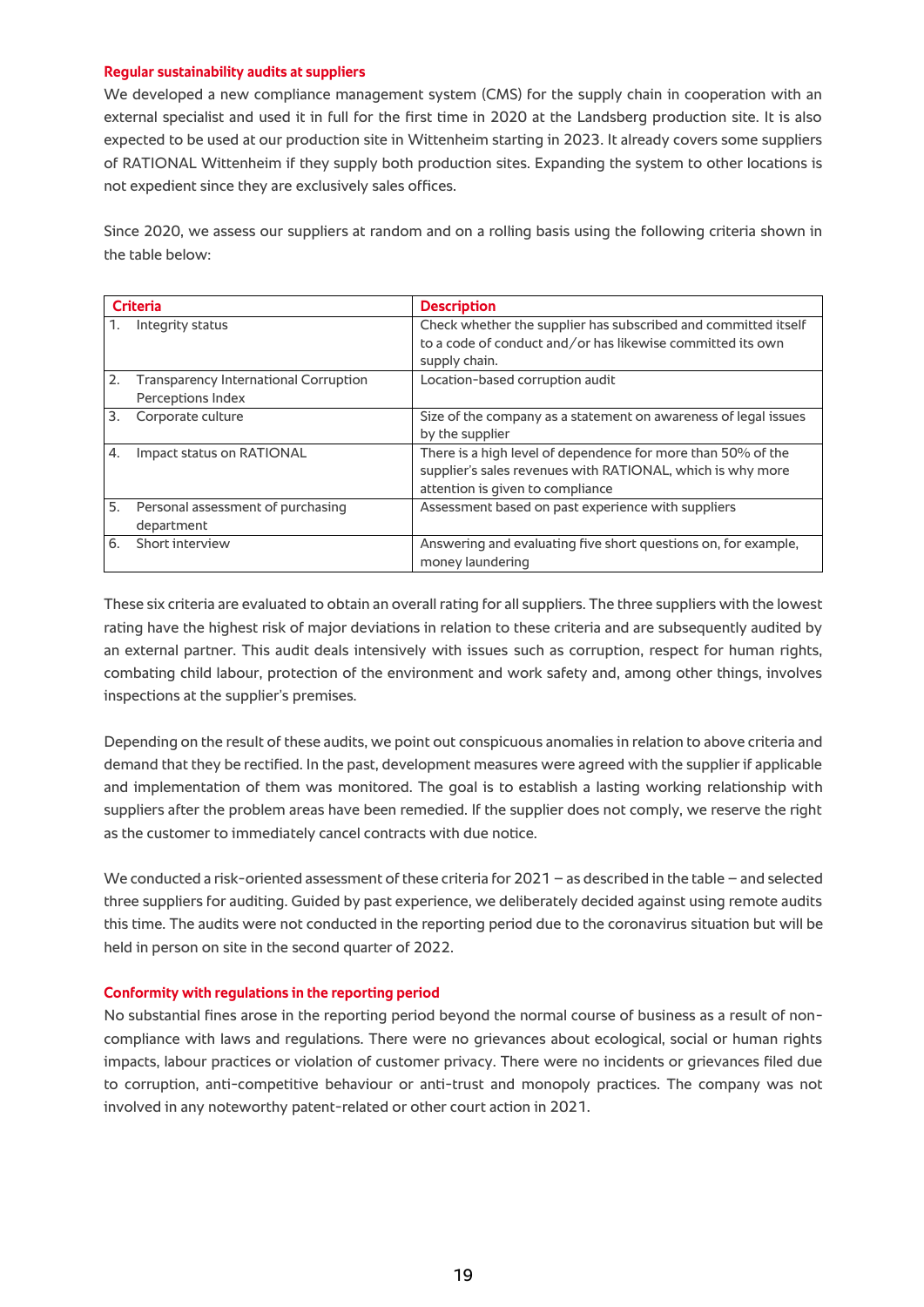### <span id="page-19-0"></span>Report of the independent practitioner

#### **Limited assurance report of the independent practitioner regarding the non-financial statement of the group for the financial year from 1 January to 31 December 2021**

#### **To RATIONAL AG, Landsberg am Lech/Germany**

#### **Our Engagement**

We have performed a limited assurance engagement on the separate consolidated non-financial report of RATIONAL AG, Landsberg am Lech/Germany, (hereafter referred to as "the Company") for the financial year from 1 January to 31 December 2021 (hereafter referred to as "non-financial statement").

Our engagement did not cover the contents of any websites referred to in the sustainability report.

#### **Responsibilities of the Executive Directors**

The executive directors of RATIONAL AG are responsible for the preparation of the non-financial statement in accordance with Section 315c in conjunction with Sections 289c to 289e German Commercial Code (HGB) and Article 8 of REGULATION (EU) 2020/852 of the European Parliament and the Council of 18 June 2020 on the establishment of a framework to facilitate sustainable investment, and amending Regulation (EU) 2019/2088 (hereafter referred to as "EU Taxonomy Regulation") and the delegated acts adopted thereon, as well as with their own interpretation of the wording and terminology contained in the EU Taxonomy Regulation and the delegated acts adopted thereon, as is presented in section "Disclosures in accordance with the EU Taxonomy Regulation" of the non-financial statement.

These responsibilities of the executive directors of the Company include the selection and application of appropriate methods regarding the non-financial statement and the use of assumptions and estimates for individual non-financial disclosures of the Group which are reasonable under the given circumstances. In addition, the executive directors are responsible for such internal control as they have determined necessary to enable the preparation of a non-financial statement that is free from material misstatements due to fraudulent behaviour (manipulation of the non-financial statement) or error.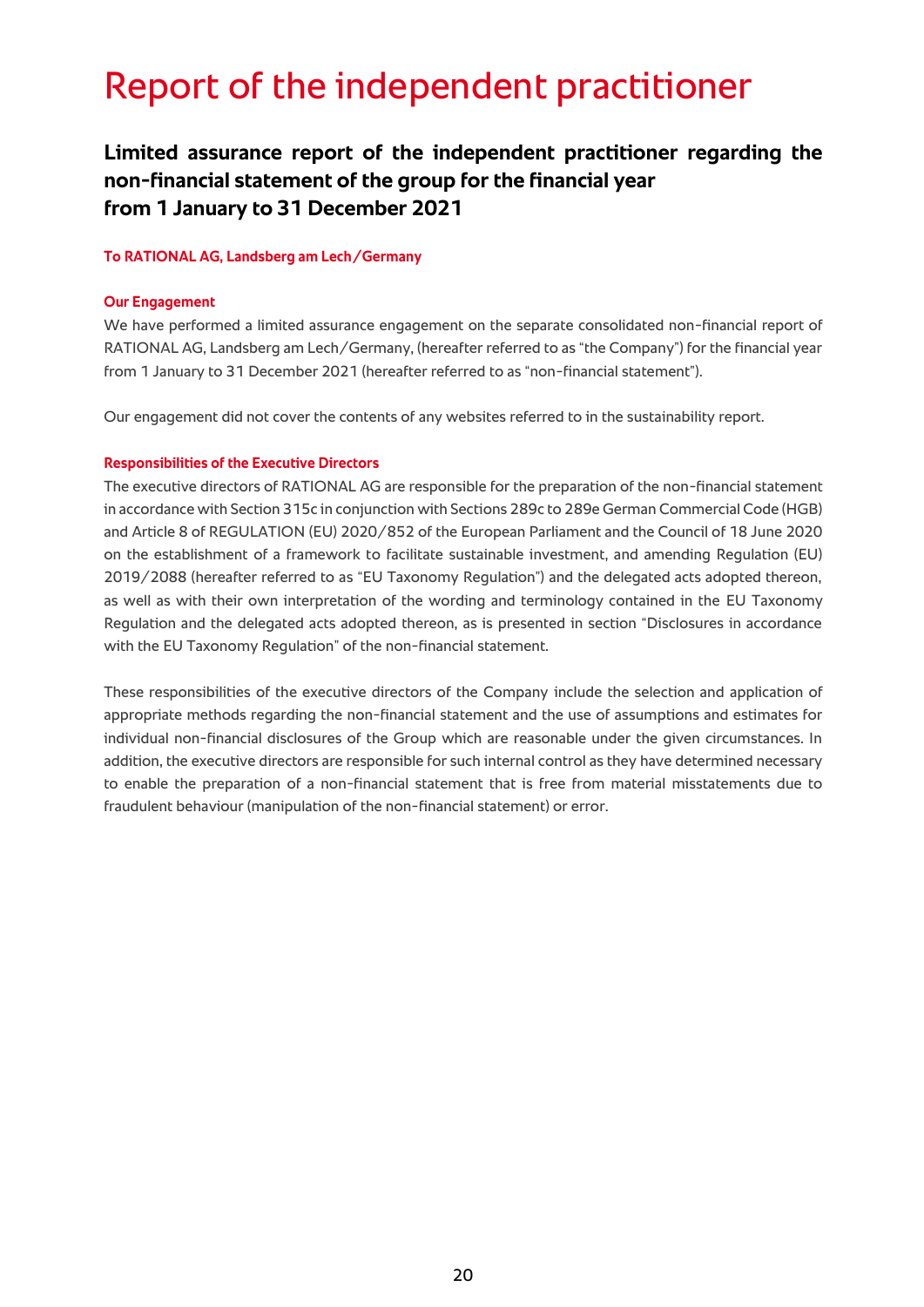Some of the wording and terminology contained in the EU Taxonomy Regulation and the delegated acts adopted thereon are still subject to considerable interpretation uncertainty and have not yet been officially clarified. Therefore, the executive directors have laid down their own interpretation of the EU Taxonomy Regulation and of the delegated acts adopted thereon in section "Disclosures in accordance with the EU Taxonomy Regulation" of the non-financial statement. They are responsible for the reasonableness of this interpretation. As there is the inherent risk that indefinite legal concepts may allow for various interpretations, the legal conformity of the interpretation is prone to uncertainty.

The preciseness and completeness of the environmental data in the non-financial statement is subject to inherent restrictions resulting from the manner in which the data was collected and calculated as well as from assumptions made.

#### **Independence and Quality Control of the Audit Firm**

We have complied with the German professional requirements on independence and other professional rules of conduct.

Our firm applies the national statutory rules and professional announcements – particularly of the "Professional Charter for German Public Auditors and German Sworn Auditors" (BS WP/vBP) and of the IDW Quality Assurance Standard "Quality Assurance Requirements in Audit Practices" (IDW QS 1) promulgated by the Institut der Wirtschaftsprüfer (IDW) and does therefore maintain a comprehensive quality assurance system comprising documented regulations and measures in respect of compliance with professional rules of conduct, professional standards, as well as relevant statutory and other legal requirements.

#### **Responsibility of the Practitioner**

Our responsibility is to express a conclusion on the non-financial statement based on our work performed within our limited assurance engagement.

We conducted our work in accordance with the International Standard on Assurance Engagements (ISAE) 3000 (Revised) "Assurance Engagements Other than Audits or Reviews of Historical Financial Information", adopted by the IAASB. This Standard requires that we plan and perform the assurance engagement so that we can conclude with limited assurance whether matters have come to our attention to cause us to believe that the non-financial statement of the Company, with the exception of the external sources of documentation or expert opinions referenced therein, has not been prepared, in all material respects, in accordance with Section 315c in conjunction with Sections 289c to 289e HGB and the EU Taxonomy Regulation and the delegated acts adopted thereon, as well as with the interpretation by the executive directors presented in section "Disclosures in accordance with the EU Taxonomy Regulation" of the nonfinancial statement.

The procedures performed in a limited assurance engagement are less in extent than in a reasonable assurance engagement; consequently, the level of assurance obtained in a limited assurance engagement is substantially lower than the assurance that would have been obtained had a reasonable assurance engagement been per-formed. The choice of assurance work is subject to the practitioner's professional judgement.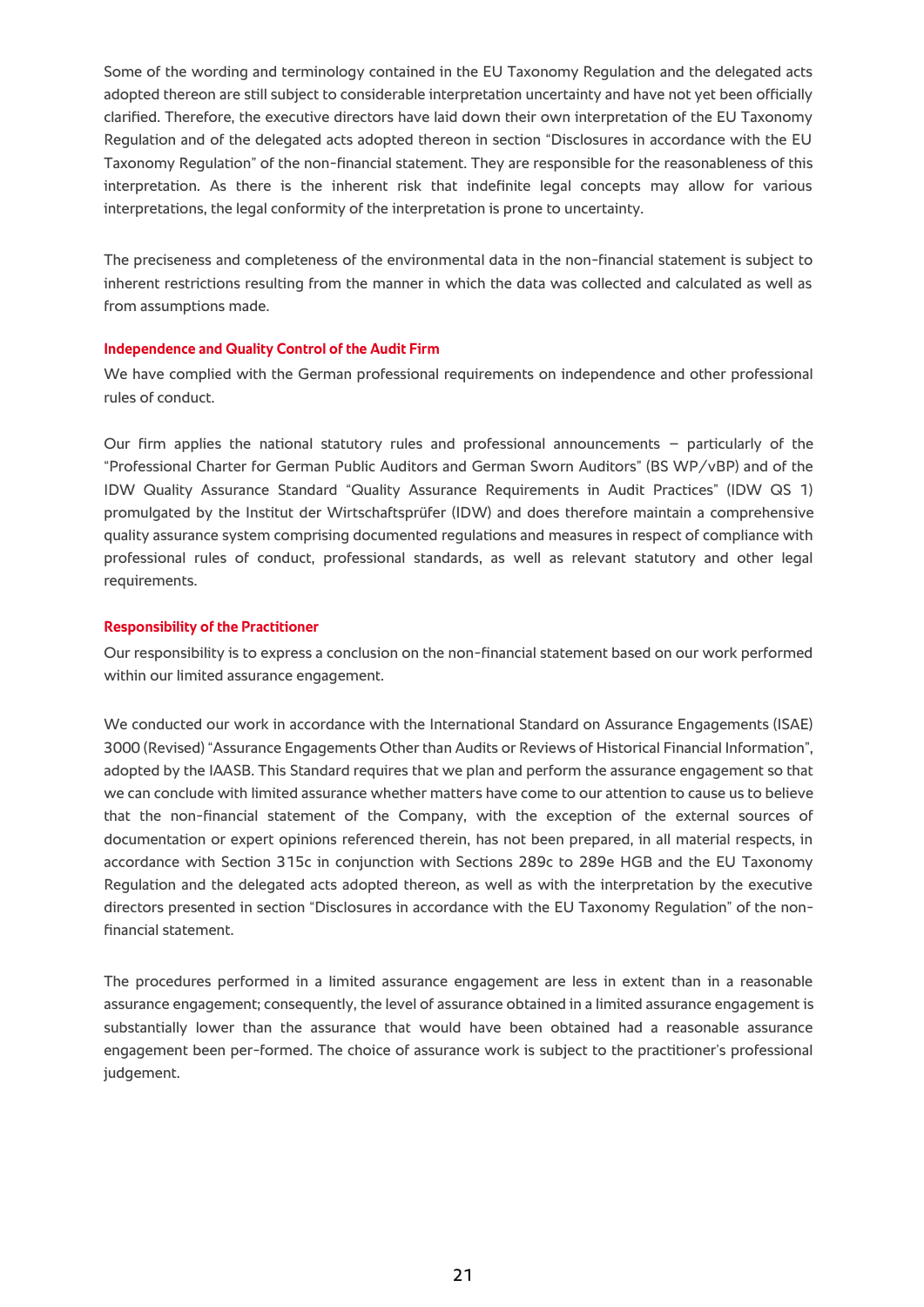Within the scope of our limited assurance engagement, which we performed between October 2021 and April 2022, we notably performed the following work and other activities:

- Obtaining an understanding of the structure of the Group's sustainability organisation and of the stakeholder engagement
- Interviewing the executive directors and relevant employees involved in the preparation of the nonfinancial statement about the process of preparation, about the arrangements and measures (system) in place for preparing the non-financial statement as well as about the disclosures contained in the non-financial statement
- Evaluation of the process to identify taxonomy-eligible economic activities and the corresponding disclosures in the non-financial statement
- Identification of probable risks of material misstatements in the non-financial statement
- Analytical evaluation of disclosures contained in the non-financial statement
- Tests of details to evaluate selected material disclosures in the non-financial statement
- Cross validation of disclosures in the non-financial statement and the corresponding data in the consolidated financial statements as well as in the combined management report
- Evaluation of the presentation of the disclosures on the sustainability performance

The determination of the disclosures pursuant to Article 8 of the EU Taxonomy Regulation requires the executive directors to make interpretations of indefinite legal concepts. As there is the inherent risk that indefinite legal concepts may allow for various interpretations, the legal conformity of the interpretation, and hence our related examination, is prone to uncertainty.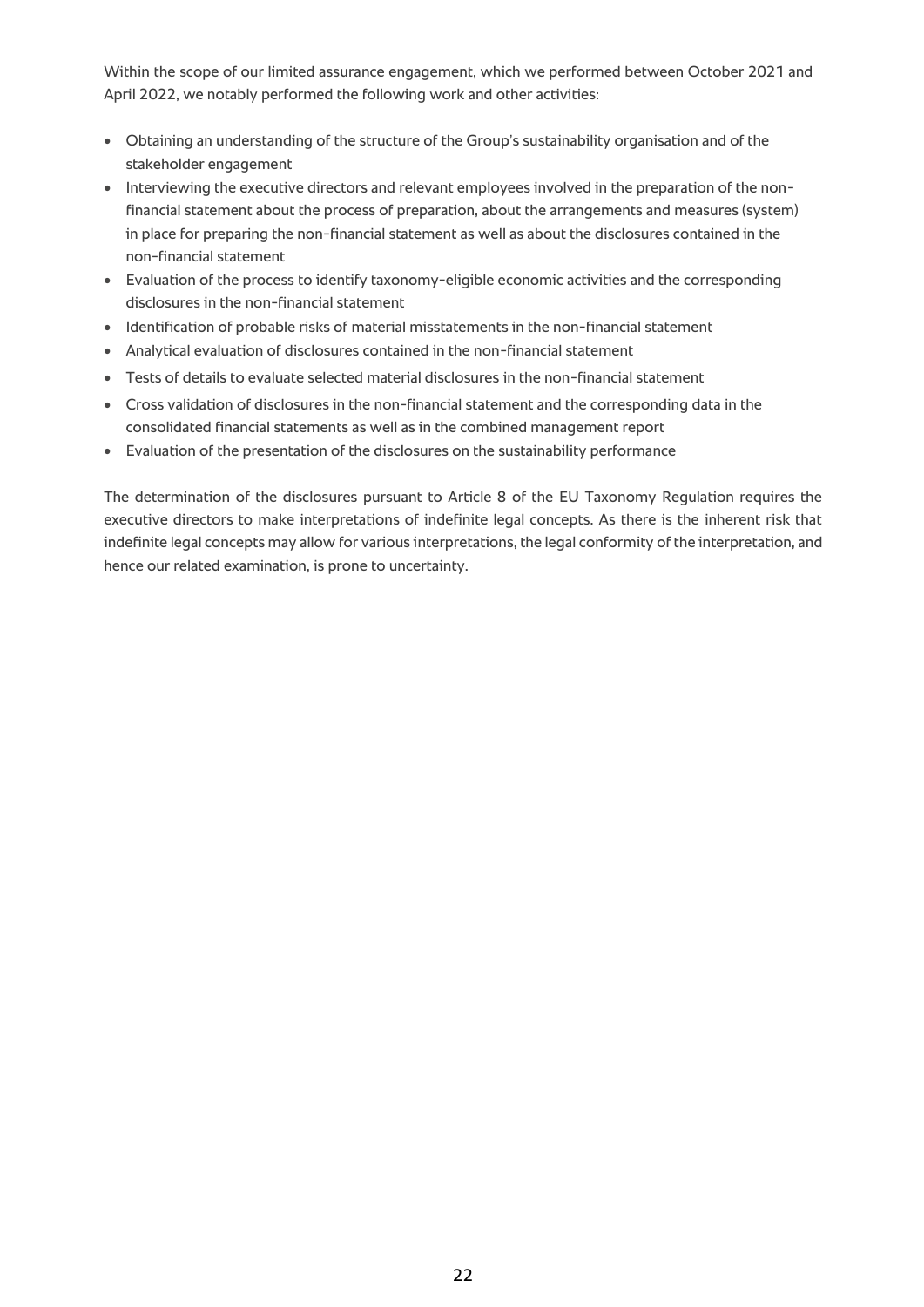#### **Practitioner's Conclusion**

Based on the work performed and the evidence obtained, nothing has come to our attention that causes us to believe that the separate consolidated non-financial report of RATIONAL AG for the financial year from 1 January to 31 December 2021 has not been prepared, in all material respects, in accordance with Section 315c in conjunction with Sections 289c to 289e HGB and the EU Taxonomy Regulation and the delegated acts adopted thereon, as well as with the interpretation by the executive directors presented in section "Disclosures in accordance with the EU Taxonomy Regulation" of the non-financial statement.

We do not express a conclusion on the contents of websites to which reference is made in the non-financial statement

#### **Restriction of use**

We issue this report as stipulated in the engagement letter agreed with RATIONAL AG (including the "General Engagement Terms for Wirtschaftsprüfer and Wirtschaftsprüfungsgesellschaften (German Public Auditors and Public Audit Firms)" as of 1 January 2017 promulgated by the Institut der Wirtschaftsprüfer (IDW)). We draw attention to the fact that the assurance engagement was performed for the purposes of RATIONAL AG and the report is solely designed for informing RATIONAL AG about the findings of the assurance engagement. Therefore, it may not be suitable for another than the aforementioned purpose. Hence, this report should not be used by third parties as a basis for any (asset) decision.

We are liable solely to the Company. However, we do not accept or assume liability to third parties. Our conclusion was not modified in this respect.

Munich/Germany, 26 April 2022

Deloitte GmbH Wirtschaftsprüfungsgesellschaft

Signed: Signed: Signed: Signed: Signed: Signed: Signed: Signed: Signed: Signed: Signed: Signed: Signed: Signed: Signed: Signed: Signed: Signed: Signed: Signed: Signed: Signed: Signed: Signed: Signed: Signed: Signed: Signed Dirk Bäßler Sebastian Dingel Wirtschaftsprüfer (German Public Auditor)